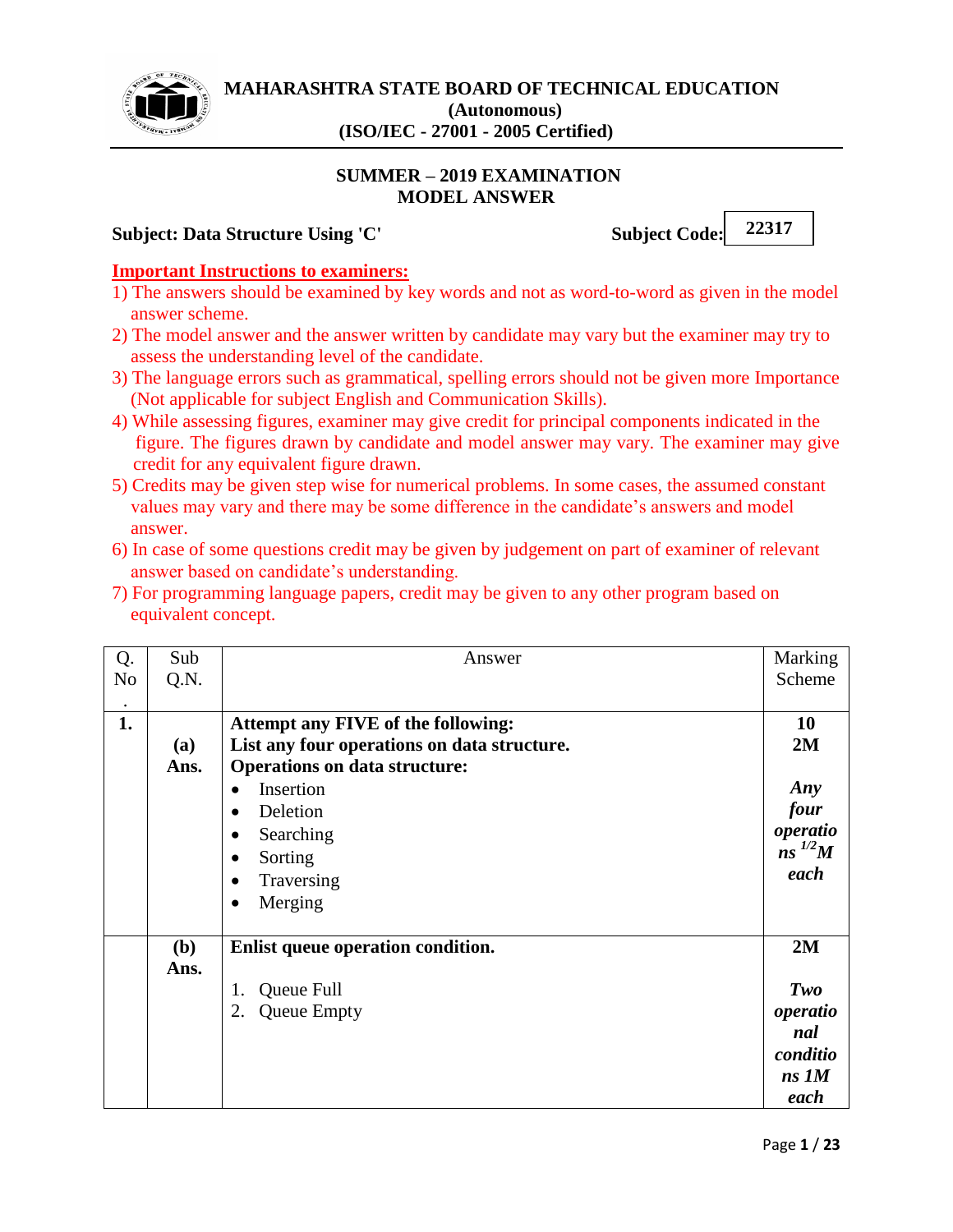

# **MAHARASHTRA STATE BOARD OF TECHNICAL EDUCATION (Autonomous)**

**(ISO/IEC - 27001 - 2005 Certified)**

# **SUMMER – 2019 EXAMINATION MODEL ANSWER**

**Subject: Data Structure Using 'C'** Subject Code:

| (c)  | Define:                                                                                                                                                               |                         |                          |                                                                                                                                                 | 2M                                                   |
|------|-----------------------------------------------------------------------------------------------------------------------------------------------------------------------|-------------------------|--------------------------|-------------------------------------------------------------------------------------------------------------------------------------------------|------------------------------------------------------|
|      | (i) Binary tree                                                                                                                                                       | (ii) Binary search tree |                          |                                                                                                                                                 |                                                      |
| Ans. | (ii) Binary search tree: It is a nonlinear data structure in which left<br>child of root node is less than root and right child of root node is<br>greater than root. |                         |                          | (i) Binary tree: It is a nonlinear data structure in which each non-leaf<br>node can have maximum two child nodes as left child ad right child. | Each<br>correct<br>definitio<br>$n$ $1M$             |
| (d)  |                                                                                                                                                                       |                         |                          | Show the memory representation of stack using array with the                                                                                    | 2M                                                   |
| Ans. | help of a diagram.<br>with base address of 2000.                                                                                                                      |                         |                          | Consider stack contains five integer elements represented with an<br>array A in which each element occupy 2 bytes memory. Array starts          |                                                      |
|      |                                                                                                                                                                       | Index<br>position       |                          | Memory<br>location                                                                                                                              | <b>Correct</b><br>represen                           |
|      |                                                                                                                                                                       |                         |                          |                                                                                                                                                 | tation                                               |
|      | top                                                                                                                                                                   | A[4]                    | E                        | 2006                                                                                                                                            | 2M                                                   |
|      |                                                                                                                                                                       | A[3]                    | D                        | 2005                                                                                                                                            |                                                      |
|      |                                                                                                                                                                       | A[2]                    | C                        | 2004                                                                                                                                            |                                                      |
|      |                                                                                                                                                                       | A[1]                    | B                        | 2002                                                                                                                                            |                                                      |
|      |                                                                                                                                                                       | A[0]                    | A.                       | 2000                                                                                                                                            |                                                      |
|      |                                                                                                                                                                       |                         | <b>Stack</b>             |                                                                                                                                                 |                                                      |
| (e)  | Define given two types of graph and give example.<br>(i) Direct graph (ii) Undirected graph                                                                           |                         |                          |                                                                                                                                                 | 2M                                                   |
| Ans. | edge is known as directed graph.<br>Example:                                                                                                                          |                         |                          | (i) Direct graph: A graph in which direction is associated with each                                                                            |                                                      |
|      | Node<br>А<br>$\mathbf D$                                                                                                                                              |                         | Edge<br>$\mathbf B$<br>C |                                                                                                                                                 | Definitio<br>n with<br>example<br>$\it of$<br>each1M |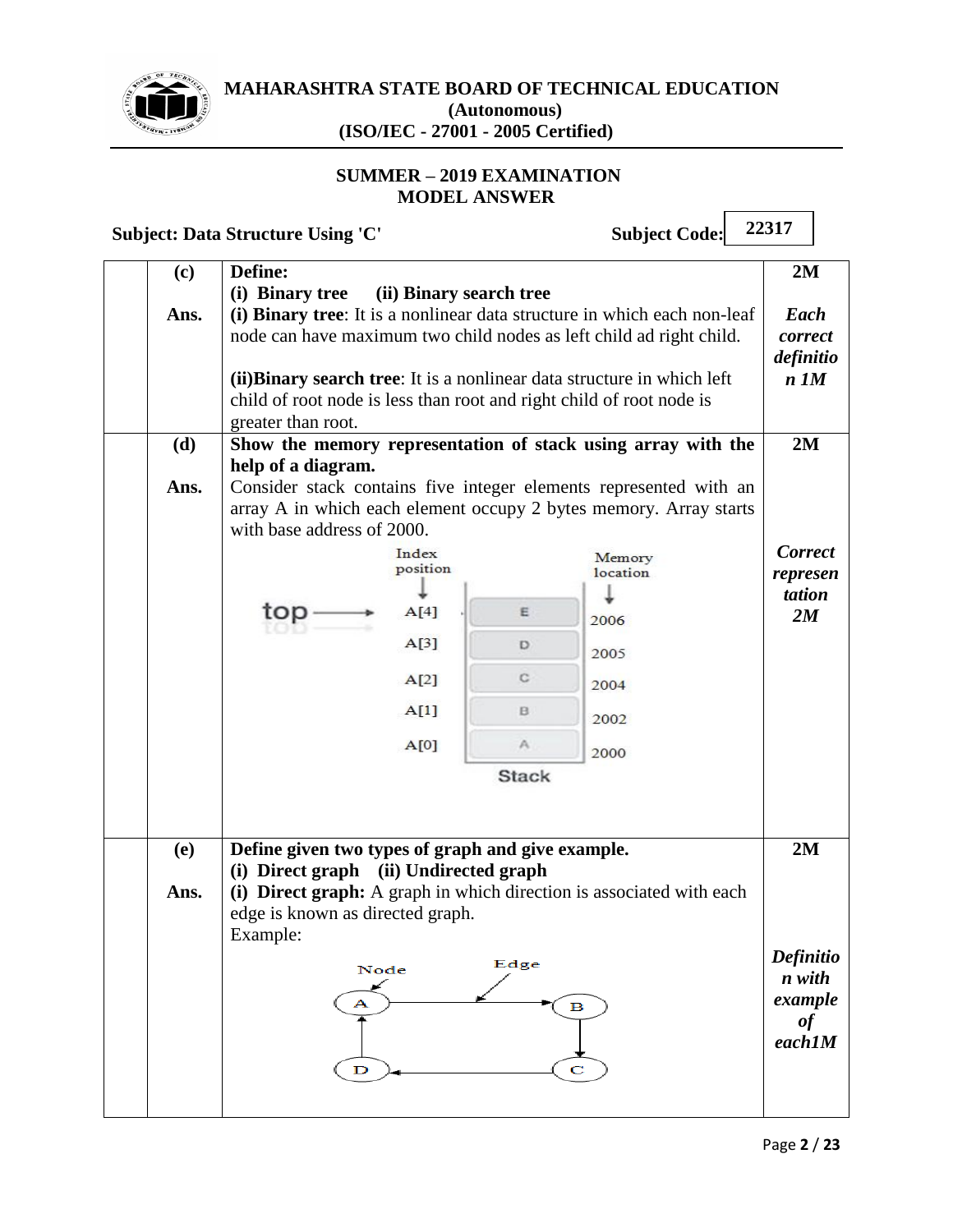

# **SUMMER – 2019 EXAMINATION MODEL ANSWER**

**Subject: Data Structure Using 'C'** Subject Code: **22317**

| (f)         | Example:-                     | direction associated with them is known as undirected graph.<br>Edge<br>Node<br>Α<br>D                                                                                                                                       | (ii) Undirected graph: A graph in which the edges do not have any<br>в<br>C<br>Differentiate between linear and non-linear data structures on                                                                                           | 2M                                    |
|-------------|-------------------------------|------------------------------------------------------------------------------------------------------------------------------------------------------------------------------------------------------------------------------|-----------------------------------------------------------------------------------------------------------------------------------------------------------------------------------------------------------------------------------------|---------------------------------------|
| Ans.        | Sr.                           | any two parameters.<br>Linear data structure                                                                                                                                                                                 | Non-linear data structure                                                                                                                                                                                                               |                                       |
|             | No.<br>$\mathbf{1}$<br>2<br>3 | A data structure in which all<br>data elements are stored in a<br>sequence is known as linear<br>data structure.<br>All elements are stored in<br>contiguous<br>memory<br>locations inside memory.<br>Example:- stack, queue | A data structure in which all<br>data elements are not stored<br>in a sequence is known as<br>non-linear data structure.<br>All elements may stored in<br>non-contiguous<br>memory<br>locations inside memory.<br>Example:- tree, graph | Any two<br>differen<br>ces 1M<br>each |
| (g)<br>Ans. |                               | stack $A + B - C * D/E + F$                                                                                                                                                                                                  | Convert the following infix expression to its prefix form using                                                                                                                                                                         | 2M                                    |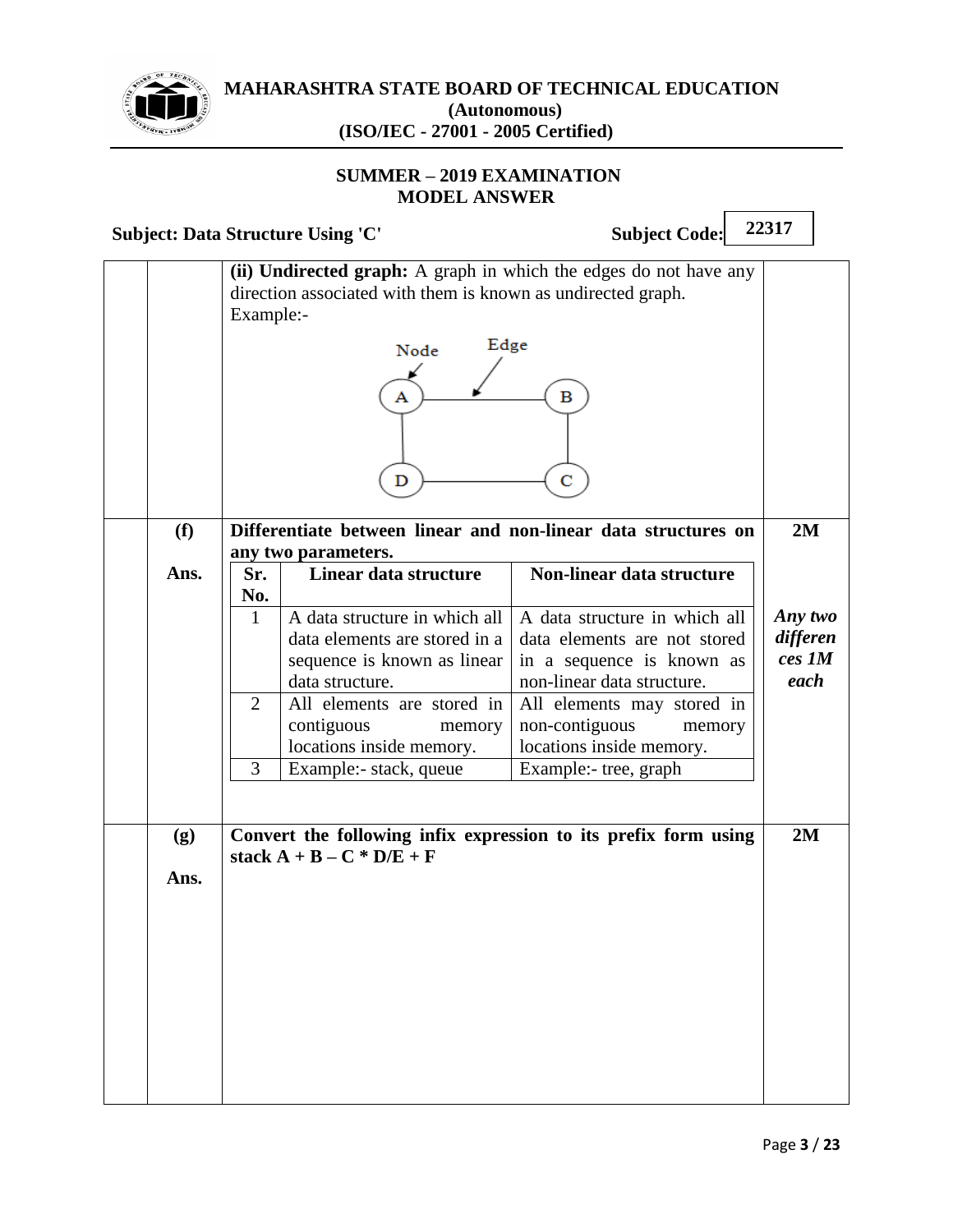

# **SUMMER – 2019 EXAMINATION MODEL ANSWER**

## **Subject: Data Structure Using 'C' Subject Code:**

**Infix Expression** Read Character **Stack contents Prefix Expression**  $A+B-C*D/E+F$ F F  $A+B-C*D/E+$  $\overline{+}$ F  $\ddagger$  $A+B-C*D/E$  $\overline{E}$  $\overline{+}$  $\overline{EF}$  $A + B - C^*D$ T  $\overline{FF}$ Ï  $\ddot{}$ *Correct*   $A+B-C*D$  $\overline{\texttt{D}}$ **DEF** *prefix*   $\ddot{}$ *expressi on2M*  $A+B-C^*$ ¥  $\overline{DEF}$  $\star$  $\ddot{}$  $A + B - C$  $\overline{\rm c}$  $C/DEF$  $\hat{\mathbf{r}}$  $\ddot{}$  $A+B +$ \*C/DEF L,  $A + B$  $\overline{B}$  $B+<sup>*</sup>C/DEF$  $A+$  $-B+<sup>*</sup>C/DEF$  $+$  $\ddot{}$  $A-B+<sup>*</sup>C/DEF$  $\overline{A}$  $\overline{\mathbf{A}}$  $\overline{+}$  $+A-B+<sup>*</sup>C/DEF$ **2. Attempt any THREE of the following: 12 Explain the working of Binary search with an example. 4M (a)** Binary search is performed only on sorted array. Search method starts **Ans.** with calculating mid position from an array and compare the mid position element with the search element. If a match is found thenthe search process ends otherwise divide the i/p list into 2 parts. First part contains all thenumbers less than mid position element and second *Explana* part contains all the numbers greater than mid position element.Then *tion 2M*select one of the part depending on search element is less or greater than mid position element and calculate mid position for selected part.Again compare mid position element with search element. The binary search performs comparison and division task the element is found or division of list gives one element for comparison. To calculate mid element perform (lower + upper)  $/ 2$ . lower-lower index position of an array(initially 0) upper-upper index position of an array(initially size-1)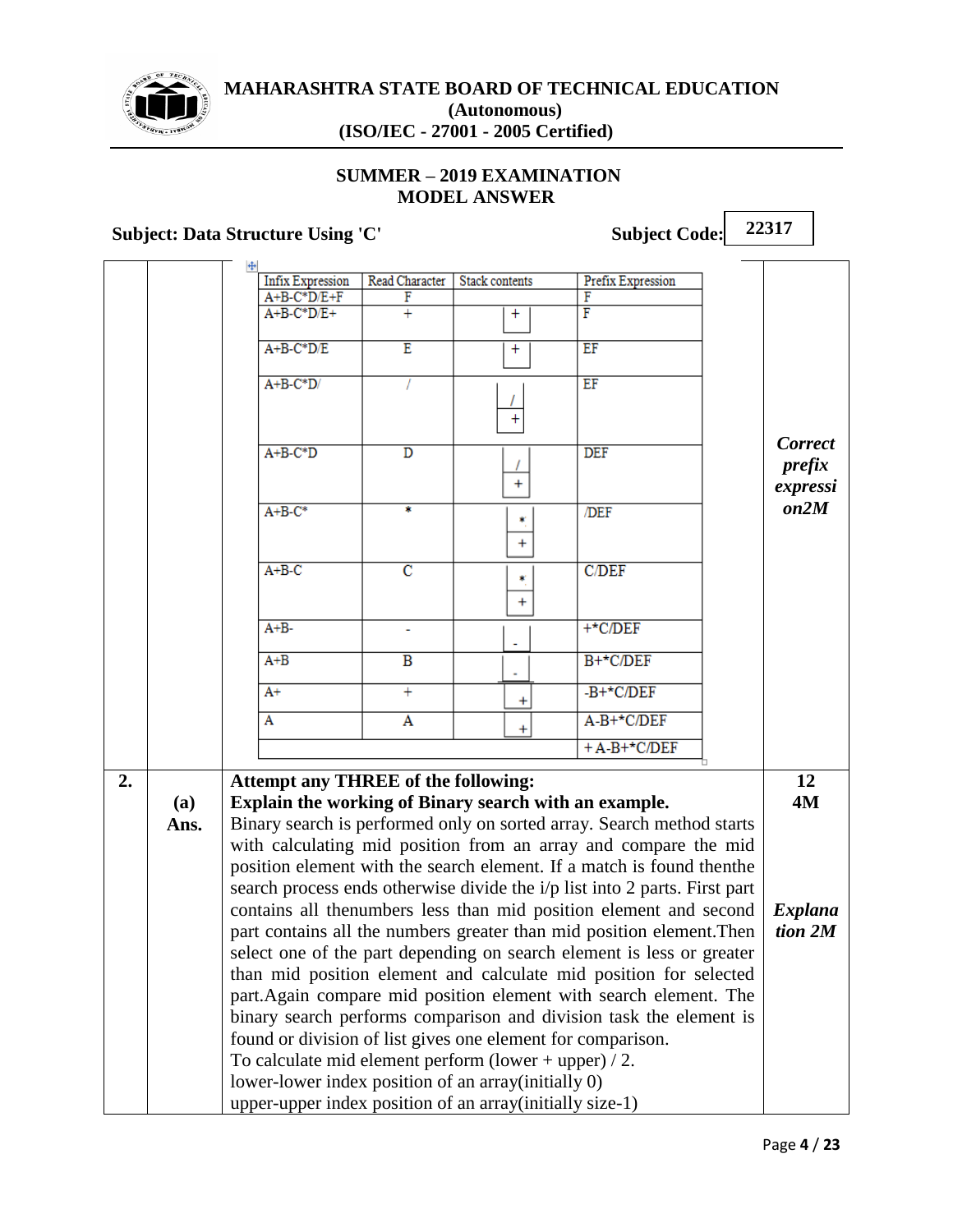

## **SUMMER – 2019 EXAMINATION MODEL ANSWER**

**Subject: Data Structure Using 'C'** Subject Code:

|      | Example:<br>Consider Input list 0, 1, 2, 9, 10, 11, 15, 20, 46, 72<br>Search element:11<br>$\rightarrow$ Iteration 1<br>Lower = $0$ |                            |                |                              |                          |                                                           |          |    |    | Upper = 9mid = $\text{(lower + upper)} / 2 = (0 + 9/2) = 4.5$<br>Index<br>Position | <b>Example</b><br>2M           |
|------|-------------------------------------------------------------------------------------------------------------------------------------|----------------------------|----------------|------------------------------|--------------------------|-----------------------------------------------------------|----------|----|----|------------------------------------------------------------------------------------|--------------------------------|
|      | 0                                                                                                                                   | 1                          | 2              | 3                            | 4                        | 5                                                         | 6        | 7  | 8  | 9                                                                                  |                                |
|      | 0                                                                                                                                   | $\mathbf{1}$               | $\overline{2}$ | 3                            | 10                       | 11                                                        | 15       | 20 | 46 | 72                                                                                 |                                |
|      | $\rightarrow$ Iteration 2                                                                                                           |                            |                |                              | $mid_{\mathcal{A}} = 11$ | $mid\_SE$ ; Lower = $mid + 1$                             |          |    |    |                                                                                    |                                |
|      | Lower $= 5$                                                                                                                         |                            |                |                              |                          | Upper = 9 $mid = (Lower + Upper) / 2 = (5 + 9) / 2 = 7$   |          |    |    |                                                                                    |                                |
|      | 5<br>$\overline{11}$                                                                                                                | 6<br>$\overline{15}$       | 7<br>20        | 8<br>46                      | 9<br>$\overline{72}$     | Index                                                     | Position |    |    |                                                                                    |                                |
|      |                                                                                                                                     |                            | $mid!=11$      | $mid \geq SE$ :upper = mid-1 |                          |                                                           |          |    |    |                                                                                    |                                |
|      | $\rightarrow$ Iteration 3<br>Lower $= 5$                                                                                            |                            |                |                              |                          | upper = 6 $mid = (Lower + Upper) / 2 = (5 + 6) / 2 = 5.5$ |          |    |    |                                                                                    |                                |
|      | 5<br>11<br>$mid = 15$                                                                                                               | 6<br>15<br>Number is found |                | Index<br>Position            |                          |                                                           |          |    |    |                                                                                    |                                |
| (b)  | Write a program to traverse a linked list.                                                                                          |                            |                |                              |                          |                                                           |          |    |    |                                                                                    | <b>4M</b>                      |
|      | (Note: create_list and addatbeg are optional)                                                                                       |                            |                |                              |                          |                                                           |          |    |    |                                                                                    |                                |
| Ans. | #include <stdio.h><br/>#include<conio.h></conio.h></stdio.h>                                                                        |                            |                |                              |                          |                                                           |          |    |    |                                                                                    | <b>Correct</b><br>$logic\ 2M$  |
|      | #include <malloc.h></malloc.h>                                                                                                      |                            |                |                              |                          |                                                           |          |    |    |                                                                                    |                                |
|      | void create_list(int);<br>void addatbeg(int);<br>void display();<br>struct node                                                     |                            |                |                              |                          |                                                           |          |    |    |                                                                                    | <b>Correct</b><br>syntax<br>2M |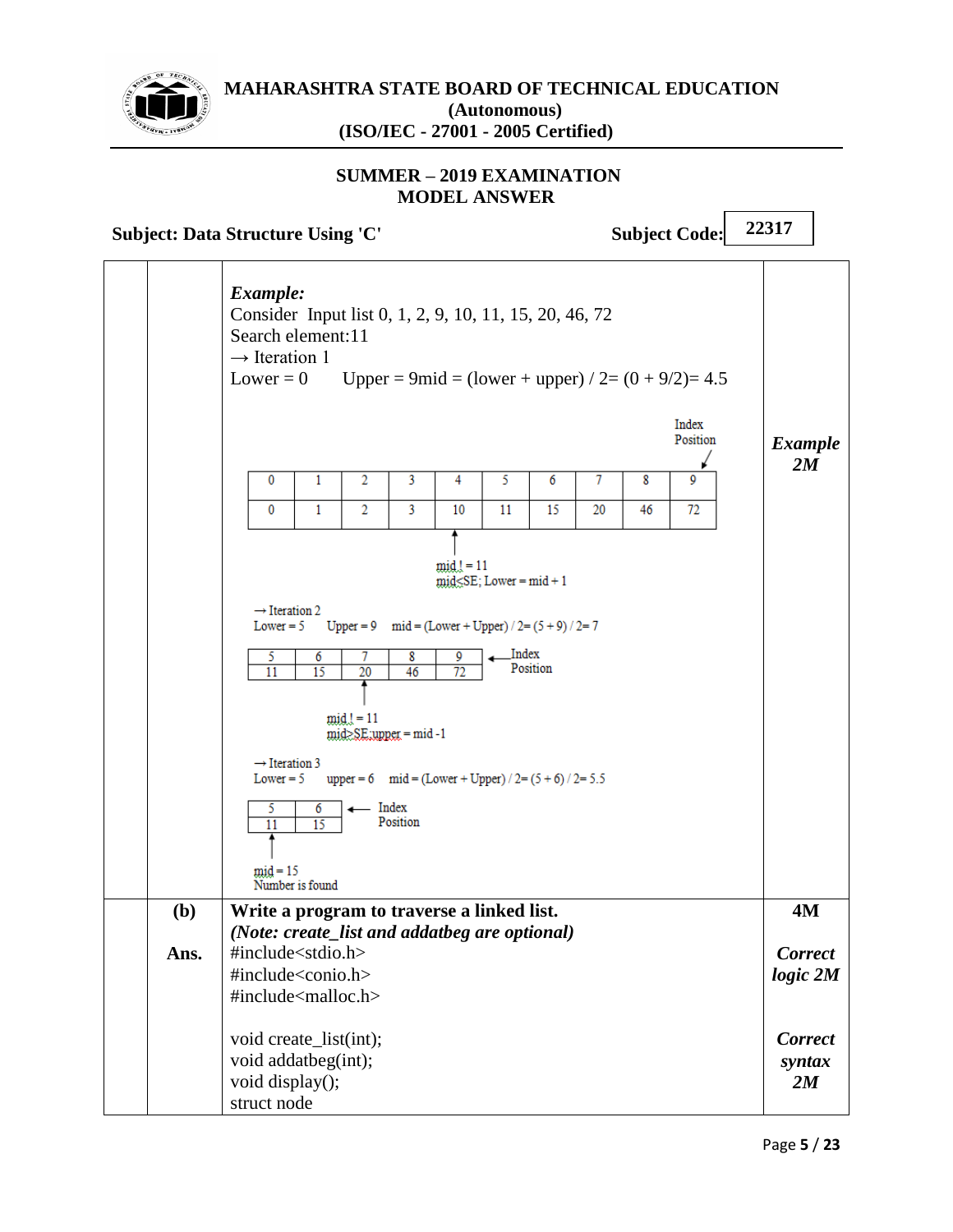

## **SUMMER – 2019 EXAMINATION MODEL ANSWER**

**Subject: Data Structure Using 'C'** Subject Code:

|  | int info;                        |  |
|--|----------------------------------|--|
|  | struct node *next;               |  |
|  | }*start=NULL;                    |  |
|  |                                  |  |
|  | void main()                      |  |
|  |                                  |  |
|  | int m;                           |  |
|  | clrscr();                        |  |
|  | printf("enter data value\n");    |  |
|  | scanf("%d",&m);                  |  |
|  | create_list(m);                  |  |
|  | printf("enter data value\n");    |  |
|  | scanf("%d",&m);                  |  |
|  | addatbeg(m);                     |  |
|  | display();                       |  |
|  | getch();                         |  |
|  |                                  |  |
|  |                                  |  |
|  | void create_list(int data)       |  |
|  |                                  |  |
|  | struct node *tmp,*q;             |  |
|  | tmp=malloc(sizeof(struct node)); |  |
|  | tmp->info=data;                  |  |
|  | tmp->next=NULL;                  |  |
|  | start=tmp;                       |  |
|  |                                  |  |
|  |                                  |  |
|  | void addatbeg(int data)          |  |
|  |                                  |  |
|  | struct node *tmp;                |  |
|  | tmp=malloc(sizeof(struct node)); |  |
|  | tmp->info=data;                  |  |
|  | tmp->next=start;                 |  |
|  | start=tmp;                       |  |
|  |                                  |  |
|  |                                  |  |
|  | void display()                   |  |
|  |                                  |  |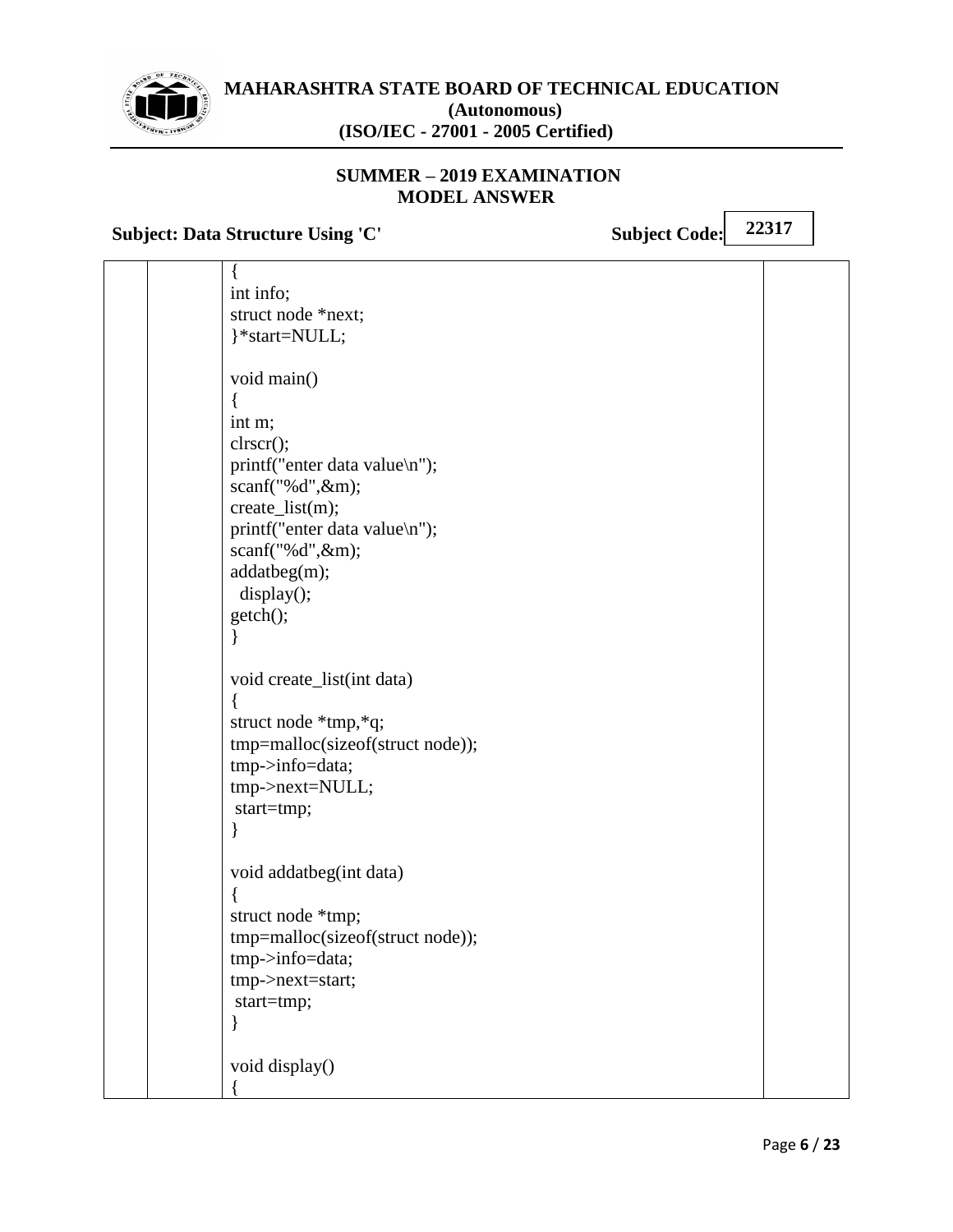

## **SUMMER – 2019 EXAMINATION MODEL ANSWER**

**Subject: Data Structure Using 'C'** Subject Code:

|             | struct node *q;<br>if(start==NULL)<br>printf("list is empty $\langle n''$ );<br>q=start;<br>$print("list is:\n'n");$<br>$while(q!= NULL)$<br>$printf("%d\rtv",q>info);$<br>$q = q$ ->next;                                                                                                                                                                                                                                                                                                                                                                                                                                                                                                                                                                                                                                                                                                                                         |                           |
|-------------|------------------------------------------------------------------------------------------------------------------------------------------------------------------------------------------------------------------------------------------------------------------------------------------------------------------------------------------------------------------------------------------------------------------------------------------------------------------------------------------------------------------------------------------------------------------------------------------------------------------------------------------------------------------------------------------------------------------------------------------------------------------------------------------------------------------------------------------------------------------------------------------------------------------------------------|---------------------------|
|             |                                                                                                                                                                                                                                                                                                                                                                                                                                                                                                                                                                                                                                                                                                                                                                                                                                                                                                                                    |                           |
| (c)<br>Ans. | Draw and explain construction of circular queue.<br>A queue, in which the last node is connected back to the first node to<br>form a cycle, is called as circular queue.                                                                                                                                                                                                                                                                                                                                                                                                                                                                                                                                                                                                                                                                                                                                                           | 4M                        |
|             | Front<br>0<br>7<br>10<br>6<br>1<br>20<br>30<br>5<br>2<br>50<br>40<br>3<br>Rear                                                                                                                                                                                                                                                                                                                                                                                                                                                                                                                                                                                                                                                                                                                                                                                                                                                     | Draw<br>1M                |
|             | The above diagram represents a circular queue using array.<br>It has rear pointer to insert an element and front pointer to delete an<br>element. It works in FIFO manner where first inserted element is<br>deleted first.<br>Initially front and rear both are initialized to -1 to represent queue<br>empty. First element inserted in circular queue is stored at $0th$ index<br>position pointed by rear pointer. For the very first element, front<br>pointer is also set to $0th$ position. Whenever a new element is inserted<br>in a queue rear pointer is incremented by one. If rear is pointing to<br>max-1 and no element is present at $0th$ position then rear is set to $0th$<br>position to continue cycle. Before inserting an element, queue full<br>condition is checked. If rear is set to max-1 position and front is set to<br>0 then queue is full. Otherwise if rear = front + 1 then also queue is full. | <b>Explana</b><br>tion 3M |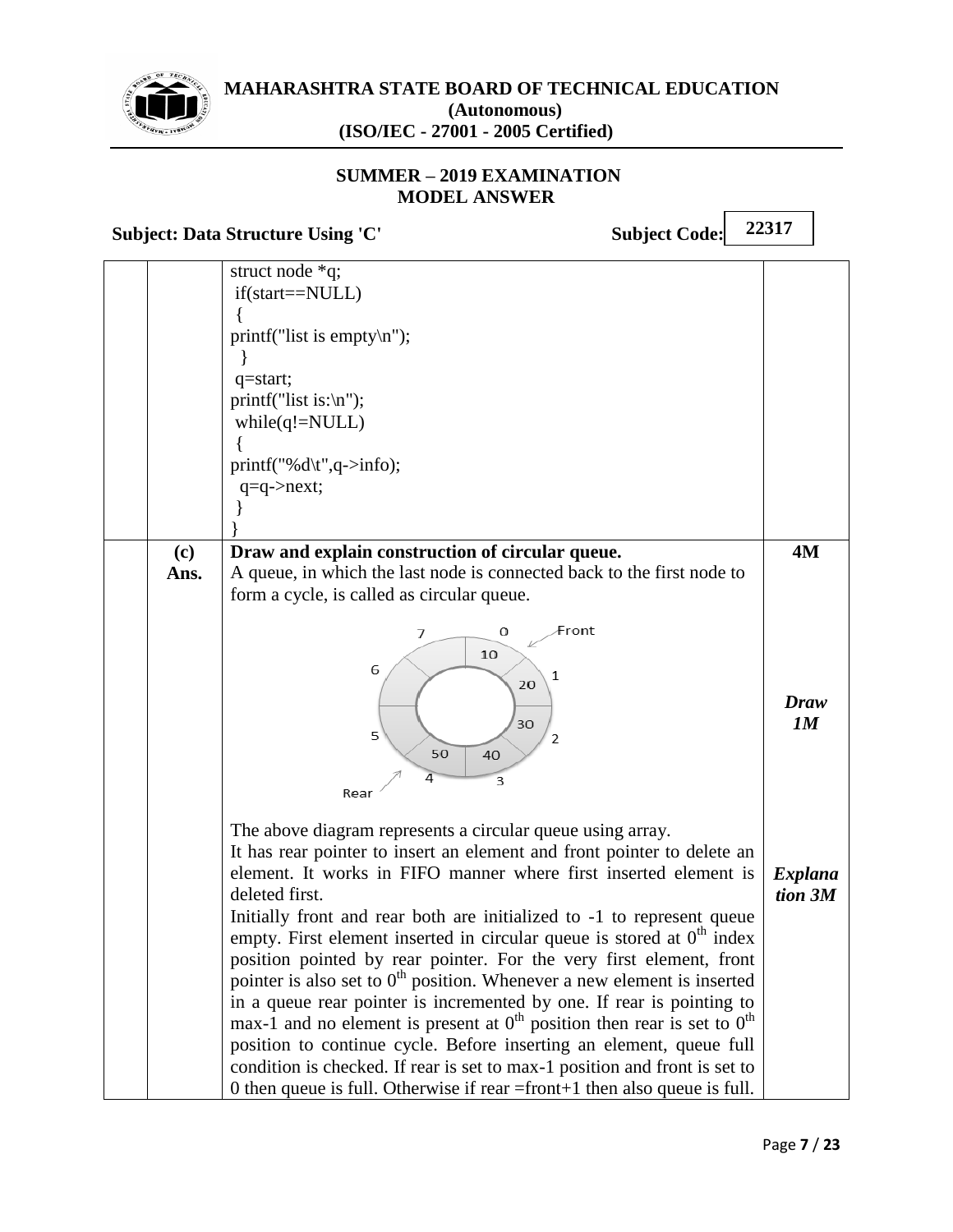

## **SUMMER – 2019 EXAMINATION MODEL ANSWER**

**22317 Subject: Data Structure Using 'C' Subject Code:** If queue is full then new element cannot be added in a queue. For deletion, front pointer position is checked and queue empty condition is checked. If front pointer is pointing to -1 then queue is empty and deletion operation cannot be performed. If queue contains any element then front pointer is incremented by one to remove an element. If front pointer is pointing to max-1 and element is present at  $0<sup>th</sup>$  position then front pointer is initialize to  $0<sup>th</sup>$  position to continue cycle. Circular queue has advantage of utilization of space**.** Circular queue is full only when there is no empty position in a queue. Before inserting an element in circular queue front and rear both the pointers are checked. So if it indicates any empty space anywhere in a queue then insertion takes place. **Explain indegree and outdegree of a graph with example. 4M (d) Ans. Indegree of node:** It is number of edges coming towards a specified node i.e. number of edges that have that specified node as the head is *Each term*known as indegree of a node. *explanat* **Outdegree of node:** It is number of edged going out from a specified *ion 1M* node i.e. number of edges that have that specified node as the tail is known as outdegree of a node In undirected graph each edge is bidirectional so each edge coming towards node is also going out of that node. Due to this indegree and outdegree of a node is same number. In indirected graph, each edge is having direction associated with it, so indegree and outdegree depends on the direction. *Example:-*  $\mathbf B$ *Each example 1M*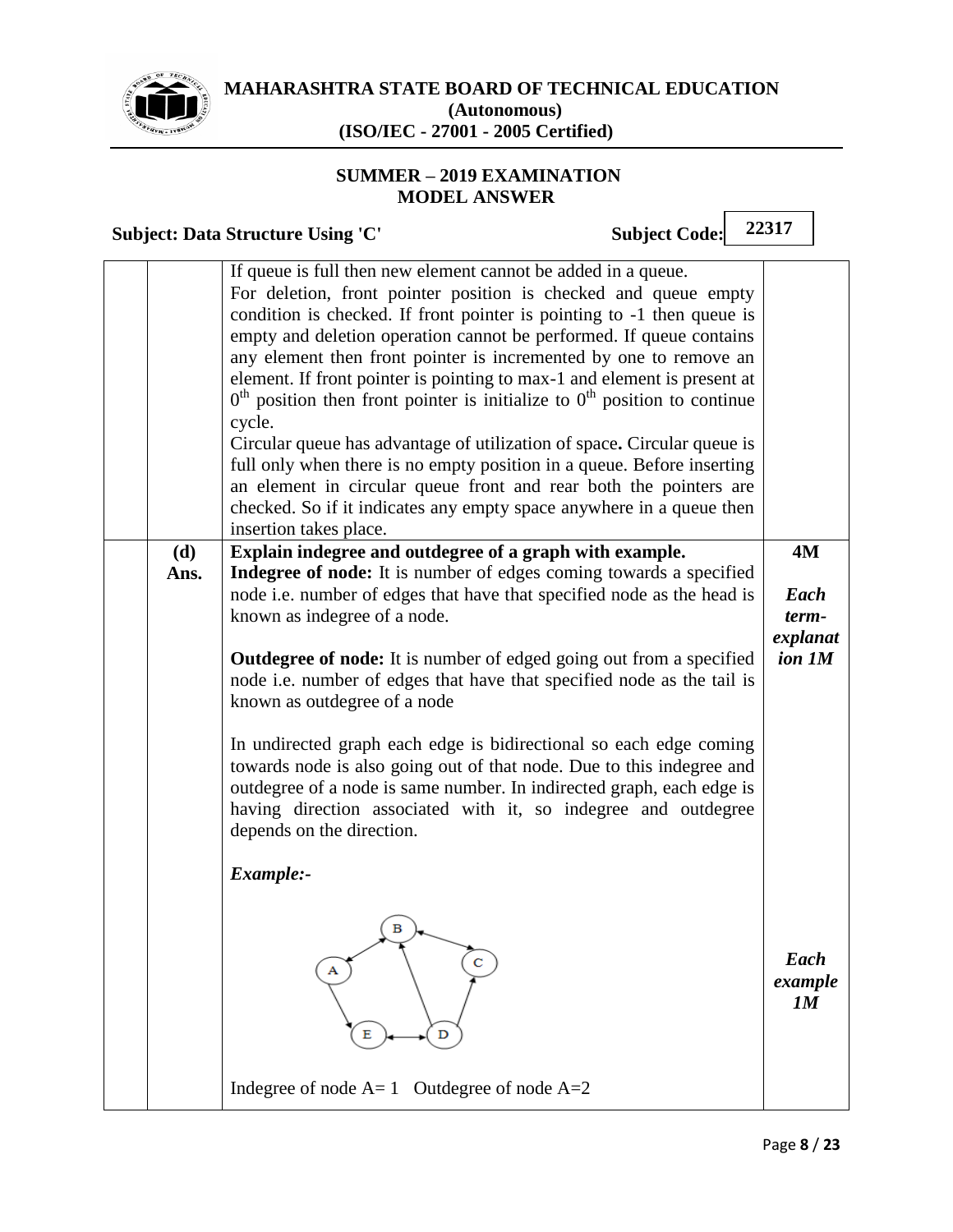

## **SUMMER – 2019 EXAMINATION MODEL ANSWER**

|    |             | <b>Subject: Data Structure Using 'C'</b>                                                                                                                                                                                                                                                                                                                       | <b>Subject Code:</b> | 22317                           |
|----|-------------|----------------------------------------------------------------------------------------------------------------------------------------------------------------------------------------------------------------------------------------------------------------------------------------------------------------------------------------------------------------|----------------------|---------------------------------|
|    |             | Indegree of node $B = 3$ Outdegree of node $B = 2$                                                                                                                                                                                                                                                                                                             |                      |                                 |
|    |             | Indegree of node $C = 2$ Outdegree of node $C = 1$                                                                                                                                                                                                                                                                                                             |                      |                                 |
|    |             | Indegree of node $D=1$ Outdegree of node $D=3$                                                                                                                                                                                                                                                                                                                 |                      |                                 |
|    |             | Indegree of node $E = 2$ Outdegree of node $E = 1$                                                                                                                                                                                                                                                                                                             |                      |                                 |
| 3. | (a)<br>Ans. | <b>Attempt any THREE of the following:</b><br>Write C program for performing following operations on array:<br>insertion, display.<br>#include <stdio.h><br/>#include<conio.h><br/>void main()<br/>inta[10], x,i,n,pos;<br/>clrscr();</conio.h></stdio.h>                                                                                                      |                      | 12<br>4M                        |
|    |             | printf("Enter the number of array element\n");<br>scanf("%d", $\&$ n);<br>printf("Enter the array with %d element\n", n);<br>$for(i=0;iscanf("%d", \&a[i]);printf("Enter the key value and its position\n");scanf("%d%d", &x,&ypos);for(i=n; i \ge pos; i--)a[i]=a[i-1];a[pos-1]=x;printf("Array element\n");for(i=0;i < n+1;i++)printf("%d\t",a[i]);getch();$ |                      | <b>Correct</b><br>program<br>4M |
|    | (b)<br>Ans. | Evaluate the following postfix expression:<br>5, 6, 2, $+$ , $*$ , 12, 4, $\ell$ , - Show diagrammatically each step of<br>evolution using stack.                                                                                                                                                                                                              |                      | 4M                              |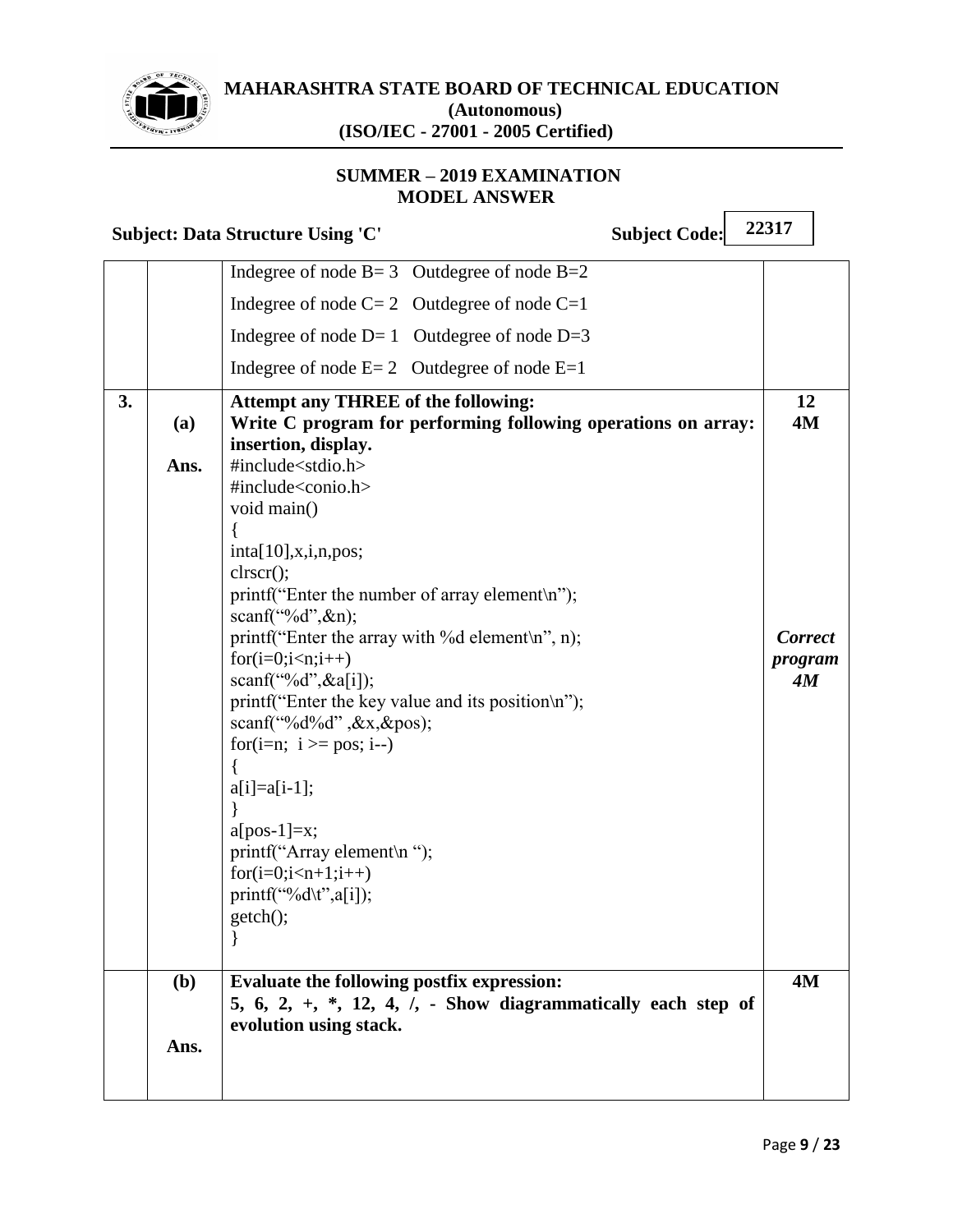

**(c)**

**Ans.**

### **MAHARASHTRA STATE BOARD OF TECHNICAL EDUCATION (Autonomous) (ISO/IEC - 27001 - 2005 Certified)**

## **SUMMER – 2019 EXAMINATION MODEL ANSWER**

**Subject: Data Structure Using 'C'** Subject Code: **22317** Scanned Symbol Operand 1 | Operand 2 | Value | Stack Content 5 5 6 5,6 2 5,6,2 +  $\begin{array}{|c|c|c|c|c|c|} \hline 6 & 2 & 8 & 5,8 \ \hline \end{array}$ \*  $\begin{array}{|c|c|c|c|c|} \hline 5 & 8 & 40 & 40 \ \hline \end{array}$ 12  $\vert$  40,12 4 40,12,4  $/$  12 4 3 40,3  $-$  40 3 37 37 **Result of above postfix expression evaluation- 37** *Correct answer 4M* **Sort the following numbers in ascending order using quick sort. Given numbers 50, 2, 6, 22, 3, 39, 49, 25, 18, 5.** Given array Array elements  $50$  2 6 22 3 39 49 25 18 5 indexes 0 1 2 3 4 5 6 7 8 9 Set l=0, h=9, pivot=  $a[h]=5$ Initialize index of smaller element,  $i=1-1$  =-1 Traverse elements from  $j=1$  to  $j=h-1$ 1. j=0 i=-1 since a[j] > pivot do nothing array will remain same Array elements  $50 \mid 2 \mid 6 \mid 22 \mid 3 \mid 39 \mid 49 \mid 25 \mid 18 \mid 5$ **4M** *Correct solve example 4M*

# 2. j=1 since a[j] $\le$ =pivot, do i++ and swap(a[i], a[j])  $i=0$

| elements      | -<br>◢ | $\mathbf{z}$<br>IJυ | u      | ــ | ັ |   |  |  |
|---------------|--------|---------------------|--------|----|---|---|--|--|
| <i>ndexes</i> | ື      |                     | ∽<br>∸ | ັ  |   | ັ |  |  |

indexes 0 1 2 3 4 5 6 7 8 9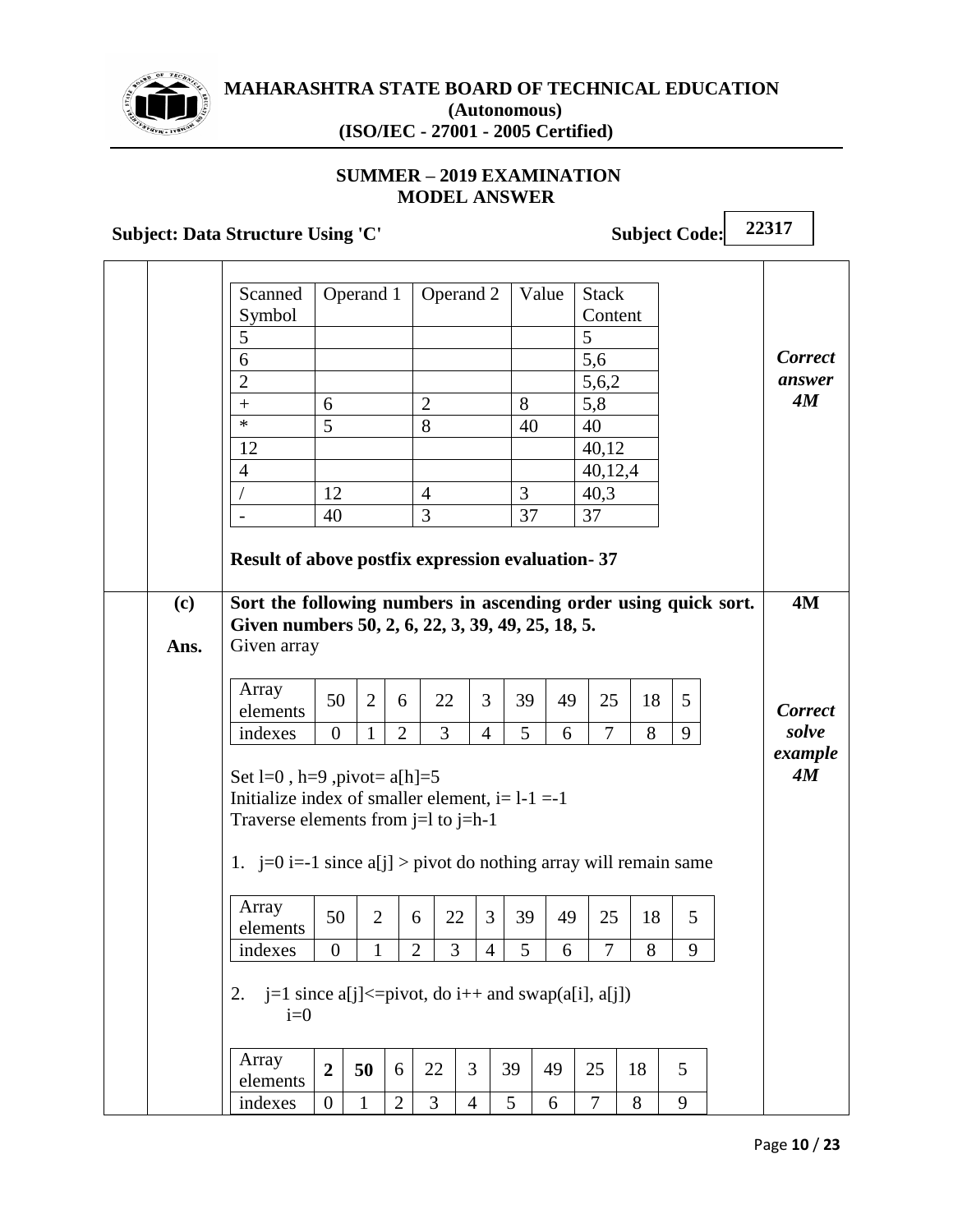

# **SUMMER – 2019 EXAMINATION MODEL ANSWER**

# **Subject: Data Structure Using 'C'** Subject Code:

| Array<br>elements                                                                        | $\overline{2}$                   | 50                                      |                     | 6                    | 22<br>3                          | 39                   | 49      |                      | 25             | 18      | 5      |
|------------------------------------------------------------------------------------------|----------------------------------|-----------------------------------------|---------------------|----------------------|----------------------------------|----------------------|---------|----------------------|----------------|---------|--------|
| indexes                                                                                  | $\boldsymbol{0}$                 | $\mathbf{1}$                            |                     | $\overline{2}$       | $\overline{3}$<br>$\overline{4}$ | 5 <sup>1</sup>       | 6       |                      | $\overline{7}$ | 8       | 9      |
| 4. $j=3$ , $i=0$ since $a[j] > pi$ vot do nothing array will remain same                 |                                  |                                         |                     |                      |                                  |                      |         |                      |                |         |        |
| Array<br>elements                                                                        | $\overline{2}$                   | 50                                      | 6                   | 22                   | 3                                | 39                   | 49      | 25                   |                | 18      | 5      |
| indexes                                                                                  | $\overline{0}$                   | 1                                       | $\overline{2}$      | 3                    | $\overline{4}$                   | 5                    | 6       | 7                    |                | 8       | 9      |
| Array<br>elements<br>indexes                                                             | $\overline{2}$<br>$\overline{0}$ | $\mathbf{3}$<br>$\mathbf{1}$            | 6<br>$\overline{2}$ | 22<br>$\overline{3}$ | 50<br>$\overline{4}$             | 39<br>5 <sup>5</sup> | 49<br>6 | 25<br>$\tau$         |                | 18<br>8 | 5      |
|                                                                                          |                                  |                                         |                     |                      |                                  |                      |         |                      |                |         | 9      |
| 6. j=5, i=1 since $a[j] > pi$ vot do nothing array will remain same<br>Array<br>elements | $\overline{2}$                   | $\mathbf{3}$                            | 6                   | 22                   | 50                               | 39                   | 49      | 25                   |                | 18      | 5      |
| indexes                                                                                  | $\overline{0}$                   | $\mathbf{1}$                            | $\overline{2}$      | $\overline{3}$       | $\overline{4}$                   | 5                    | 6       | $\overline{7}$       |                | 8       | 9      |
| 7. j=6, i=1 since $a[j] > pi$ vot do nothing array will remain same<br>Array<br>elements | $\overline{2}$                   | $\mathbf{3}$                            | 6                   | 22                   | 50                               | 39                   | 49      | 25                   |                | 18      | 5      |
| indexes                                                                                  | $\overline{0}$                   | $\mathbf{1}$                            | $\overline{2}$      | 3                    | $\overline{4}$                   | 5                    | 6       | $\overline{7}$       |                | 8       | 9      |
| 8. $j=7$ , i-1 since a[j] > pivot do nothing array will remain same                      |                                  |                                         |                     |                      |                                  |                      |         |                      |                |         |        |
| Array<br>elements<br>indexes                                                             | $\overline{2}$<br>$\overline{0}$ | $\overline{\mathbf{3}}$<br>$\mathbf{1}$ | 6<br>$\overline{2}$ | 22<br>3              | 50<br>$\overline{4}$             | 39<br>5              | 49<br>6 | 25<br>$\overline{7}$ |                | 18<br>8 | 5<br>9 |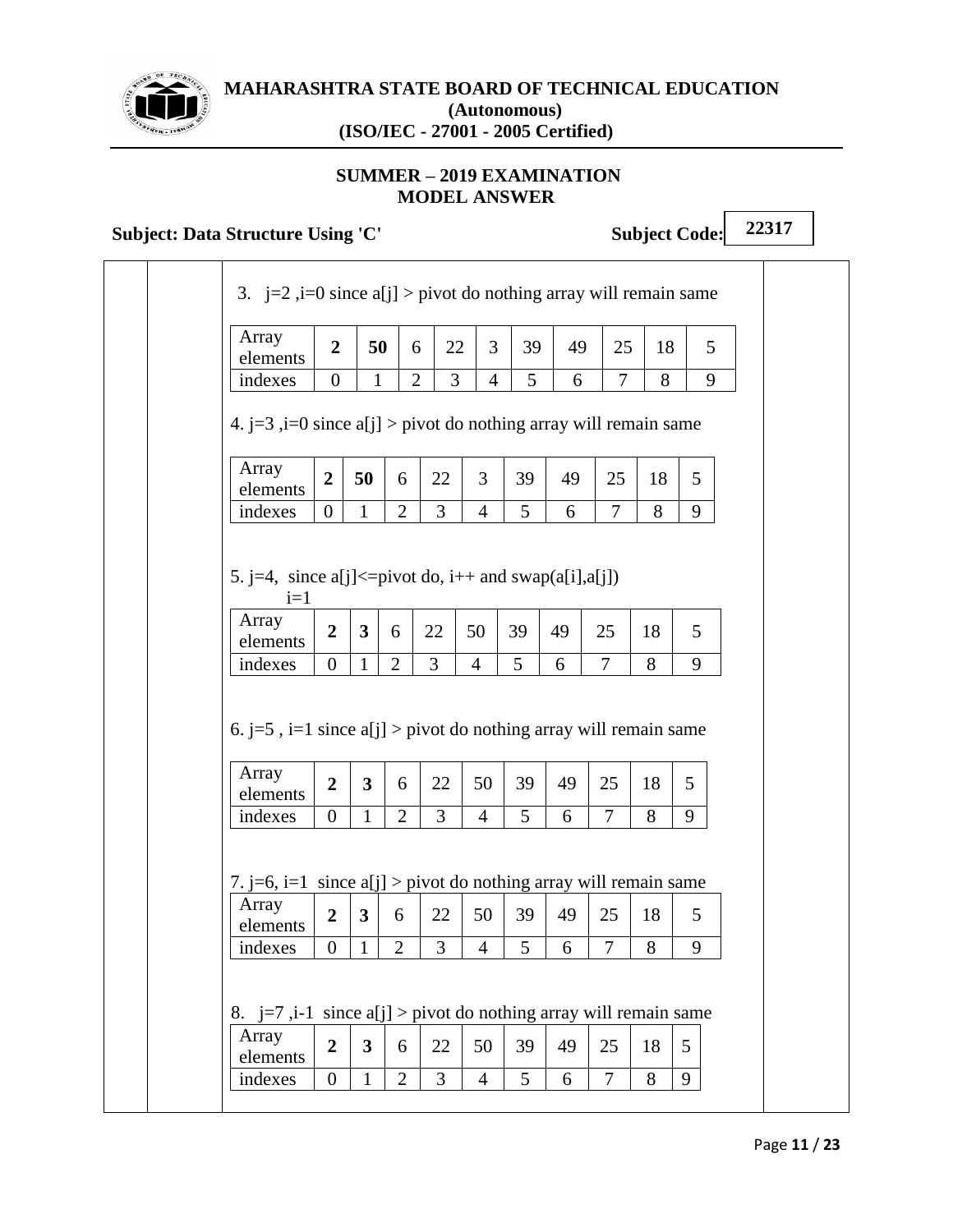

## **SUMMER – 2019 EXAMINATION MODEL ANSWER**

# **Subject: Data Structure Using 'C'** Subject Code:

| 9. j=8,i-1 since a[j] > pivot do nothing array will remain same                                                                                                                                                                                                                                                                                                                                  |                |                         |                |                         |                |                |                |                                                          |    |    |  |
|--------------------------------------------------------------------------------------------------------------------------------------------------------------------------------------------------------------------------------------------------------------------------------------------------------------------------------------------------------------------------------------------------|----------------|-------------------------|----------------|-------------------------|----------------|----------------|----------------|----------------------------------------------------------|----|----|--|
| Array<br>elements                                                                                                                                                                                                                                                                                                                                                                                | $\overline{2}$ | $\overline{\mathbf{3}}$ | 6              | 22                      | 50             | 39             | 49             | 25                                                       | 18 | 5  |  |
| indexes                                                                                                                                                                                                                                                                                                                                                                                          | $\overline{0}$ | $\mathbf{1}$            | $\overline{2}$ | 3                       | $\overline{4}$ | 5              | 6              | $\overline{7}$                                           | 8  | 9  |  |
| We come out of loop because <i>j</i> is now equal to high-1.<br>Finally we place pivot at correct position by swapping a[i+1] and<br>$a[h]$ (or pivot)<br>Now, 5 is at its correct place. All elements smaller than 5 are before it<br>and all elements greater than 5 are afterit.<br>Similarly rest of the passes will be executed and will provide the<br>following output<br>Output of pass1 |                |                         |                |                         |                |                |                | $a[] = \{2,3,5,22,50,39,49,25,18,6\}$ // 6 and 5 Swapped |    |    |  |
| Array                                                                                                                                                                                                                                                                                                                                                                                            |                |                         |                |                         |                |                |                |                                                          |    |    |  |
| elements                                                                                                                                                                                                                                                                                                                                                                                         | $\overline{2}$ | $\mathbf{3}$            | 5              | 22                      | 50             | 39             | 49             | 25                                                       | 18 | 6  |  |
| indexes                                                                                                                                                                                                                                                                                                                                                                                          | $\overline{0}$ | $\mathbf{1}$            | $\overline{2}$ | 3                       | $\overline{4}$ | 5              | 6              | $\overline{7}$                                           | 8  | 9  |  |
| Pass2<br>$A[]=\{2,3\}$ pivot=3<br>Array<br>elements                                                                                                                                                                                                                                                                                                                                              |                | $\overline{2}$          |                | $\overline{\mathbf{3}}$ | 5              |                |                |                                                          |    |    |  |
| indexes                                                                                                                                                                                                                                                                                                                                                                                          |                | $\overline{0}$          |                | $\mathbf{1}$            | $\overline{2}$ |                |                |                                                          |    |    |  |
| $a[] = \{22, 50, 39, 49, 25, 18, 6\}$ pivot=6                                                                                                                                                                                                                                                                                                                                                    |                |                         |                |                         |                |                |                |                                                          |    |    |  |
| Array<br>elements                                                                                                                                                                                                                                                                                                                                                                                | 6              |                         | 50             | 39                      | 49             | 25             | 18             | 22                                                       |    |    |  |
| indexes                                                                                                                                                                                                                                                                                                                                                                                          | 3              |                         | $\overline{4}$ | 5                       | 6              | $\overline{7}$ | 8              | 9                                                        |    |    |  |
| $a[] = {50,39,49,25,18,22}$ pivot=22                                                                                                                                                                                                                                                                                                                                                             |                |                         |                |                         |                |                |                |                                                          |    |    |  |
|                                                                                                                                                                                                                                                                                                                                                                                                  |                | 18                      |                | 22                      | 49             |                | 25             |                                                          | 50 | 39 |  |
| Array<br>elements<br>indexes                                                                                                                                                                                                                                                                                                                                                                     |                | $\overline{4}$          |                | 5                       |                | 6              | $\overline{7}$ |                                                          | 8  | 9  |  |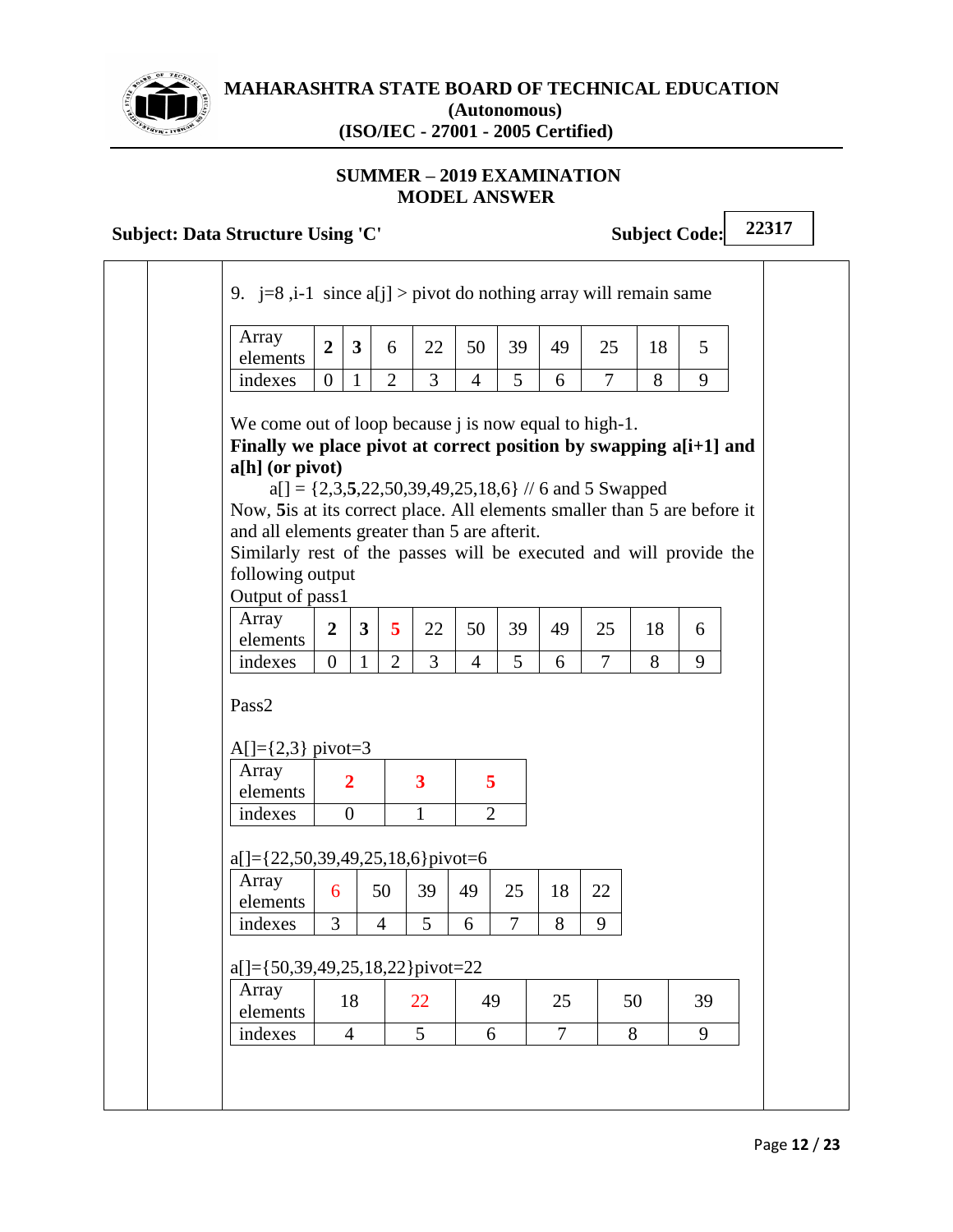

# **SUMMER – 2019 EXAMINATION MODEL ANSWER**

# **Subject: Data Structure Using 'C'** Subject Code:

|     | $a[] = {18}$ pivot=18                           |                  |                |                |                |                      |                              |          |                        |       |    |           |
|-----|-------------------------------------------------|------------------|----------------|----------------|----------------|----------------------|------------------------------|----------|------------------------|-------|----|-----------|
|     | Array<br>elements                               |                  | 18             |                | 22             |                      |                              |          |                        |       |    |           |
|     | indexes                                         |                  | $\overline{4}$ |                | 5              |                      |                              |          |                        |       |    |           |
|     | $a[] = \{49, 25, 50, 39\}$ , pivot=39           |                  |                |                |                |                      |                              |          |                        |       |    |           |
|     | Array<br>elements                               |                  | 25             |                | 39             |                      | 50                           | 49       |                        |       |    |           |
|     | indexes                                         |                  | 6              |                | $\overline{7}$ |                      | 8                            | 9        |                        |       |    |           |
|     | $a[] = \{25\}$ , pivot=25                       |                  |                |                |                |                      |                              |          |                        |       |    |           |
|     | Array<br>elements                               |                  | 25             |                | 39             |                      |                              |          |                        |       |    |           |
|     | indexes                                         |                  | 6              |                | $\tau$         |                      |                              |          |                        |       |    |           |
|     |                                                 |                  |                |                |                |                      |                              |          |                        |       |    |           |
|     | $a[] = {50,49}$ , pivot=49                      |                  |                |                |                |                      |                              |          |                        |       |    |           |
|     | Array<br>elements                               |                  | 49             |                | 50             |                      |                              |          |                        |       |    |           |
|     | indexes                                         |                  | 8              |                | 9              |                      |                              |          |                        |       |    |           |
|     |                                                 |                  |                |                |                |                      |                              |          |                        |       |    |           |
|     | Final sorted array using quick sort will be     |                  |                |                |                |                      |                              |          |                        |       |    |           |
|     | Array<br>elements                               | $\boldsymbol{2}$ | $\mathbf{3}$   | 5              | 6              | 18                   | 22                           | 25       | 39                     | 49    | 50 |           |
|     | indexes                                         | $\overline{0}$   | $\mathbf{1}$   | $\overline{2}$ | $\overline{3}$ | $\overline{4}$       | 5                            | 6        | $\overline{7}$         | 8     | 9  |           |
|     |                                                 |                  |                |                |                |                      |                              |          |                        |       |    |           |
| (d) | From the following graph, complete the answers: |                  |                |                |                |                      |                              |          |                        |       |    | <b>4M</b> |
|     |                                                 |                  |                |                |                |                      |                              |          |                        |       |    |           |
|     |                                                 |                  |                |                |                |                      |                              |          |                        |       |    |           |
|     |                                                 |                  |                |                |                |                      |                              |          | bain yeard             |       |    |           |
|     | 0.442                                           |                  | FILE R         |                |                |                      |                              |          | TRESPORT CHIL          |       |    |           |
|     |                                                 |                  |                |                | 19             |                      |                              |          |                        |       |    |           |
|     |                                                 |                  | (67)           |                |                | ulquiaz stavig brist | (31)                         | ) 25GV49 |                        | stin. |    |           |
|     |                                                 |                  |                |                |                |                      | dquag besteed the UF 2 (1887 |          | $\dim(\eta)$ is a site |       |    |           |
|     | Indegree of node 21<br>(i)                      |                  |                |                |                |                      |                              |          |                        |       |    |           |
|     | <b>Adjacent node of 19</b><br>(ii)              |                  |                |                |                |                      |                              |          |                        |       |    |           |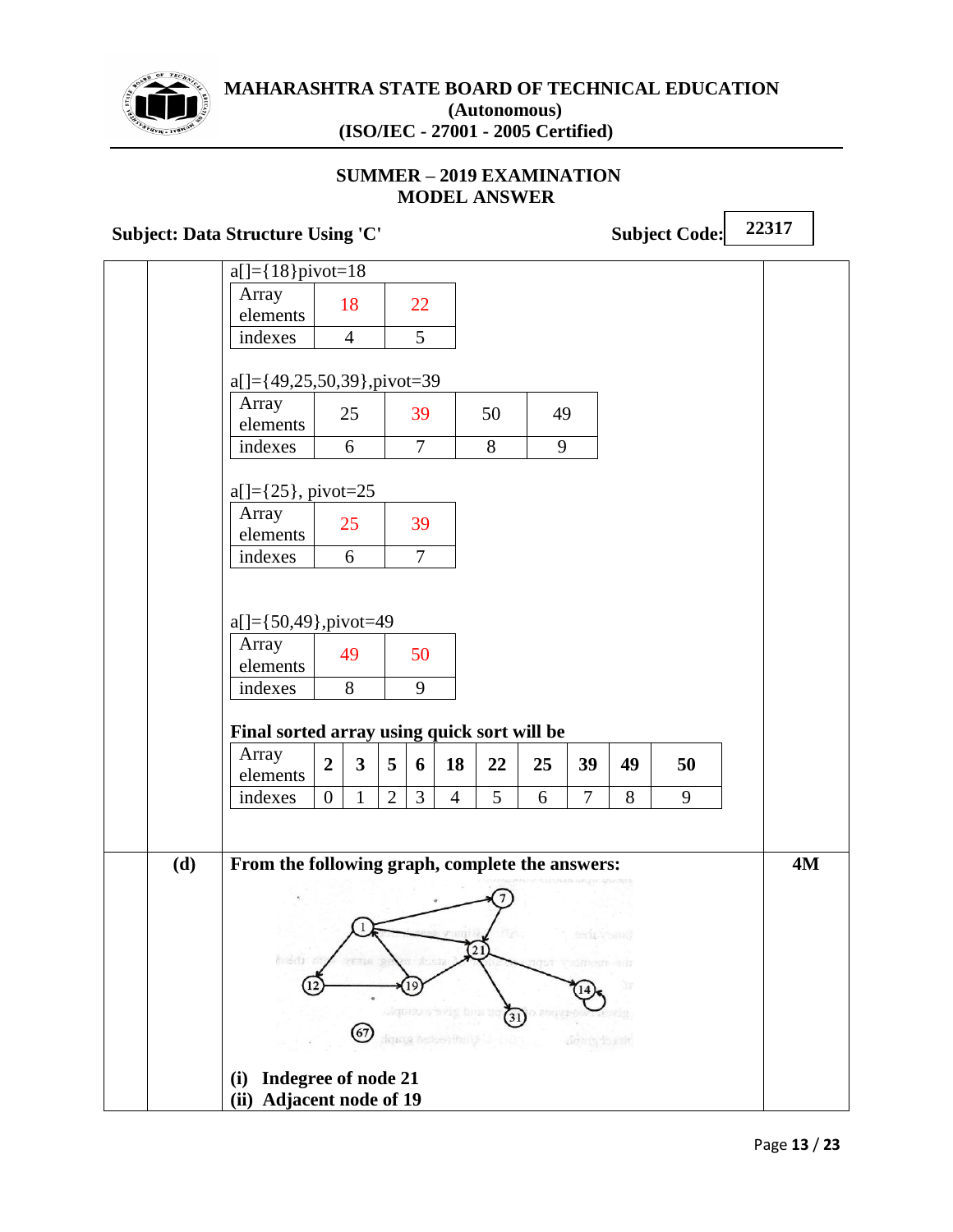

## **SUMMER – 2019 EXAMINATION MODEL ANSWER**

**Subject: Data Structure Using 'C'** Subject Code:

|    |      |                | (iii) Path of 31<br>(iv) Successor of node 67                                                                                                                              |                                                                              |                                 |
|----|------|----------------|----------------------------------------------------------------------------------------------------------------------------------------------------------------------------|------------------------------------------------------------------------------|---------------------------------|
|    | Ans. |                | (i) Indegree of node 21:<br>node 1, 7, 19                                                                                                                                  |                                                                              |                                 |
|    |      |                | $(i1)$ Adjacent node of 19:<br>node $1,21$<br>$(iii)$ Path of 31:<br>Path1: 1-21-31<br>Path2: 1-7-21-31<br>Path3: 1-7-21-31                                                |                                                                              | Each<br>correct<br>answer<br>1M |
|    |      |                | (iv) Successor of node 67: No Successor of node 67 since it is<br>isolated node or not connected node in node.                                                             |                                                                              |                                 |
| 4. | (a)  | search).       | <b>Attempt any THREE of the following:</b>                                                                                                                                 | Differentiate between binary search and sequential search (linear            | 12<br><b>4M</b>                 |
|    | Ans. |                |                                                                                                                                                                            |                                                                              |                                 |
|    |      | Sr.<br>No.     | <b>Binary Search</b>                                                                                                                                                       | <b>Sequential search (linear</b><br>search)                                  | Any                             |
|    |      | 1              | Input data needs to be sorted<br>in Binary Search                                                                                                                          | Input data need not to be<br>sorted in Linear Search.                        | four<br>points                  |
|    |      | $\overline{2}$ | In contrast, binary search<br>compares key value with the<br>middle element of an array<br>if<br>comparison<br>and<br>is<br>unsuccessful then cuts down<br>search to half. | A linear search scans one<br>item at a time, without<br>jumping to any item. | 1M each                         |
|    |      | 3              | Binary search implements<br>divide and conquer<br>approach.                                                                                                                | Linear search uses sequential<br>approach.                                   |                                 |
|    |      | $\overline{4}$ | In binary search the worst<br>case complexity is O(log n)<br>comparisons.                                                                                                  | In linear search, the worst<br>case complexity is $O(n)$ ,<br>comparisons.   |                                 |
|    |      | 5              | Binary search is efficient for<br>the larger array.                                                                                                                        | Linear search is efficient for<br>the smaller array.                         |                                 |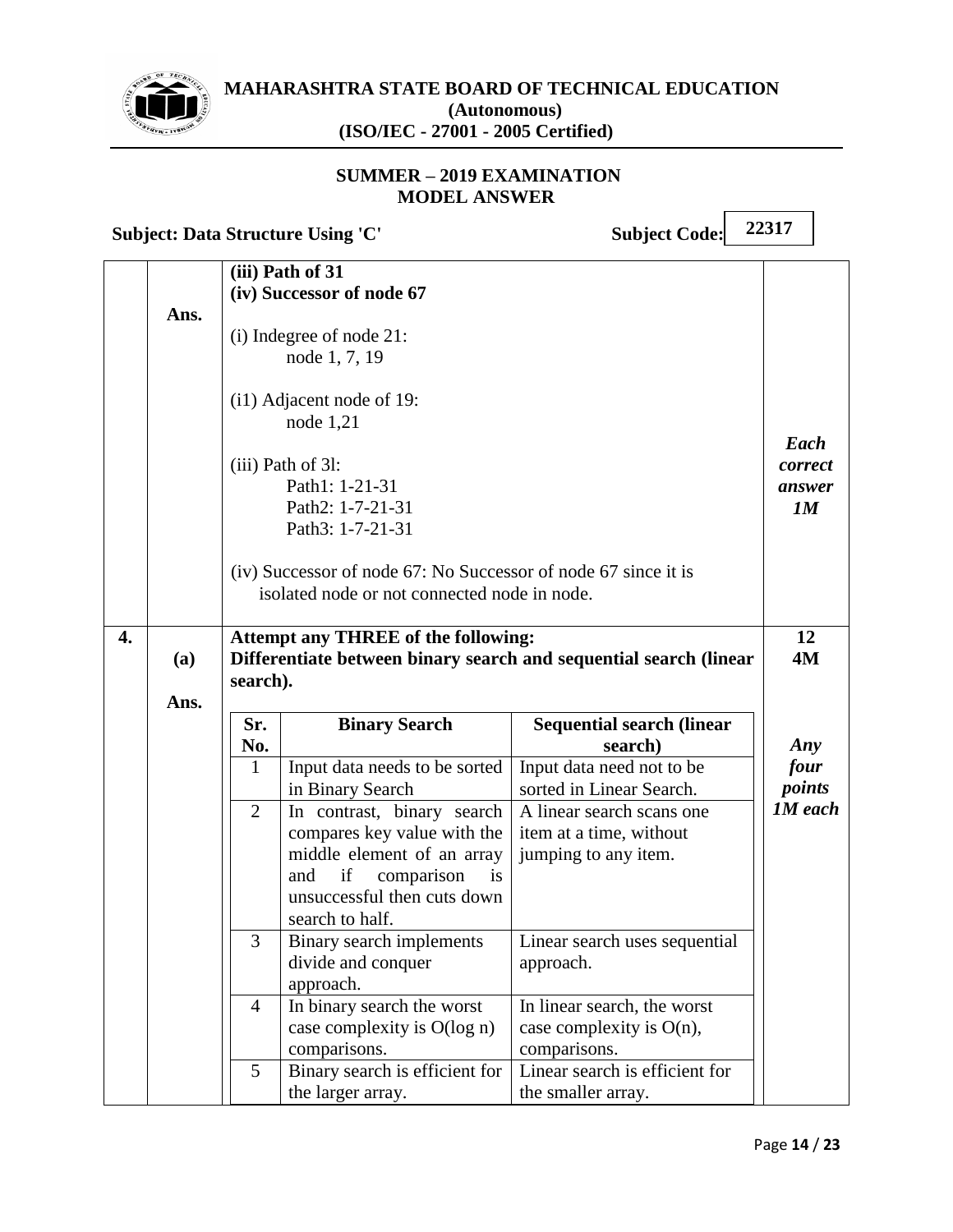

## **SUMMER – 2019 EXAMINATION MODEL ANSWER**

|             | <b>Subject: Data Structure Using 'C'</b><br><b>Subject Code:</b>                                                                                                                  | 22317                                      |
|-------------|-----------------------------------------------------------------------------------------------------------------------------------------------------------------------------------|--------------------------------------------|
| (b)<br>Ans. | Draw the tree structure of the following expressions:<br>(i) $(2a+5b)^3 * (x-7y)^4$ (ii) $(a-3b) * (2x-y)^3$<br>(i) $(2a+5b)^3 * (x-7y)^4$                                        | <b>4M</b>                                  |
|             | $\ast$                                                                                                                                                                            | Each<br>correct<br>tree<br>structur<br>e2M |
|             | (ii) $(a-3b) * (2x - y)^3$<br>q                                                                                                                                                   |                                            |
| (c)<br>Ans. | Create a singly linked list using data fields 15, 20, 22, 58, 60.<br>Search a node 22 from the SLL and show procedure step-by-step<br>with the help of diagram from start to end. | <b>4M</b>                                  |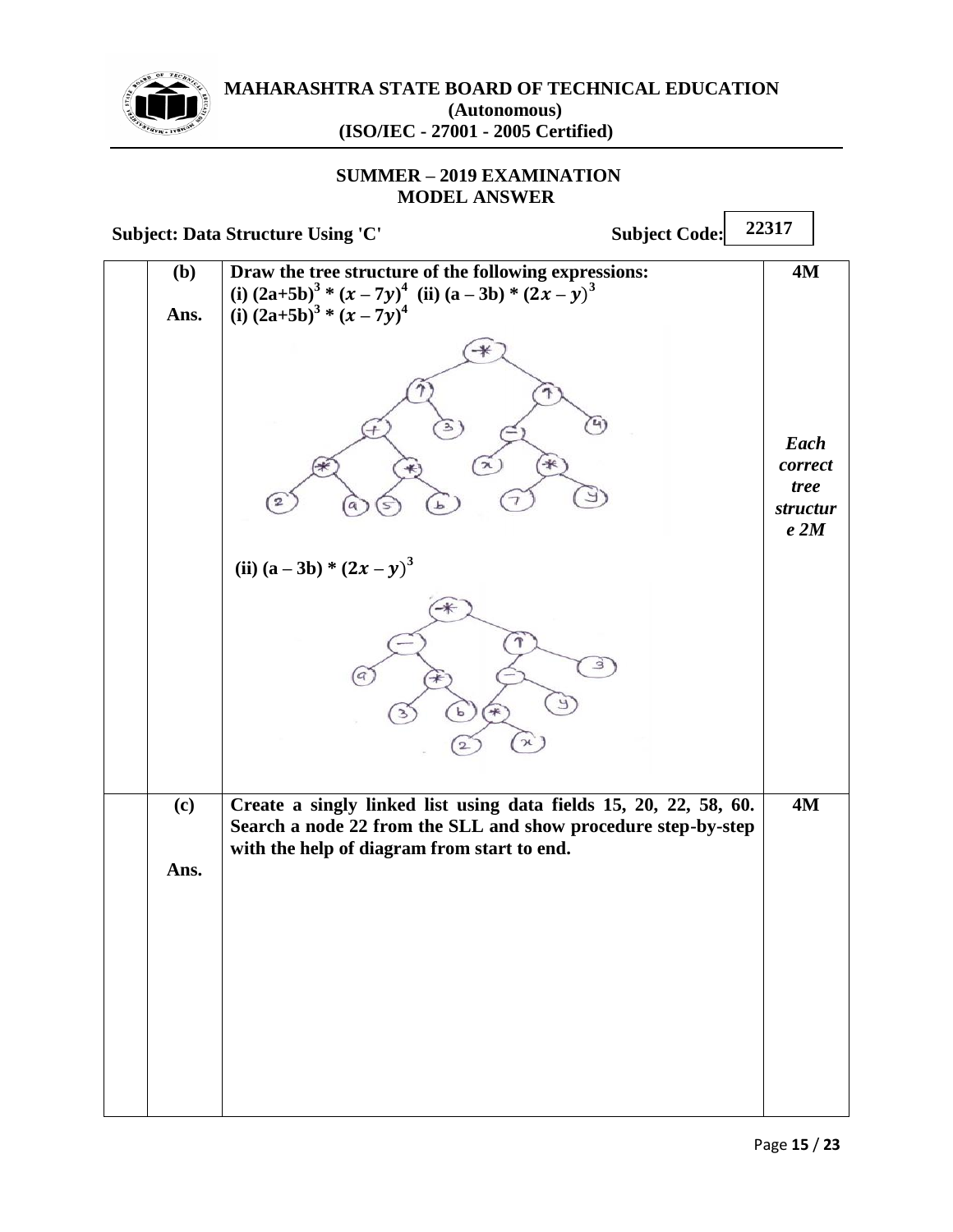

## **SUMMER – 2019 EXAMINATION MODEL ANSWER**

## **Subject: Data Structure Using 'C'** Subject Code:

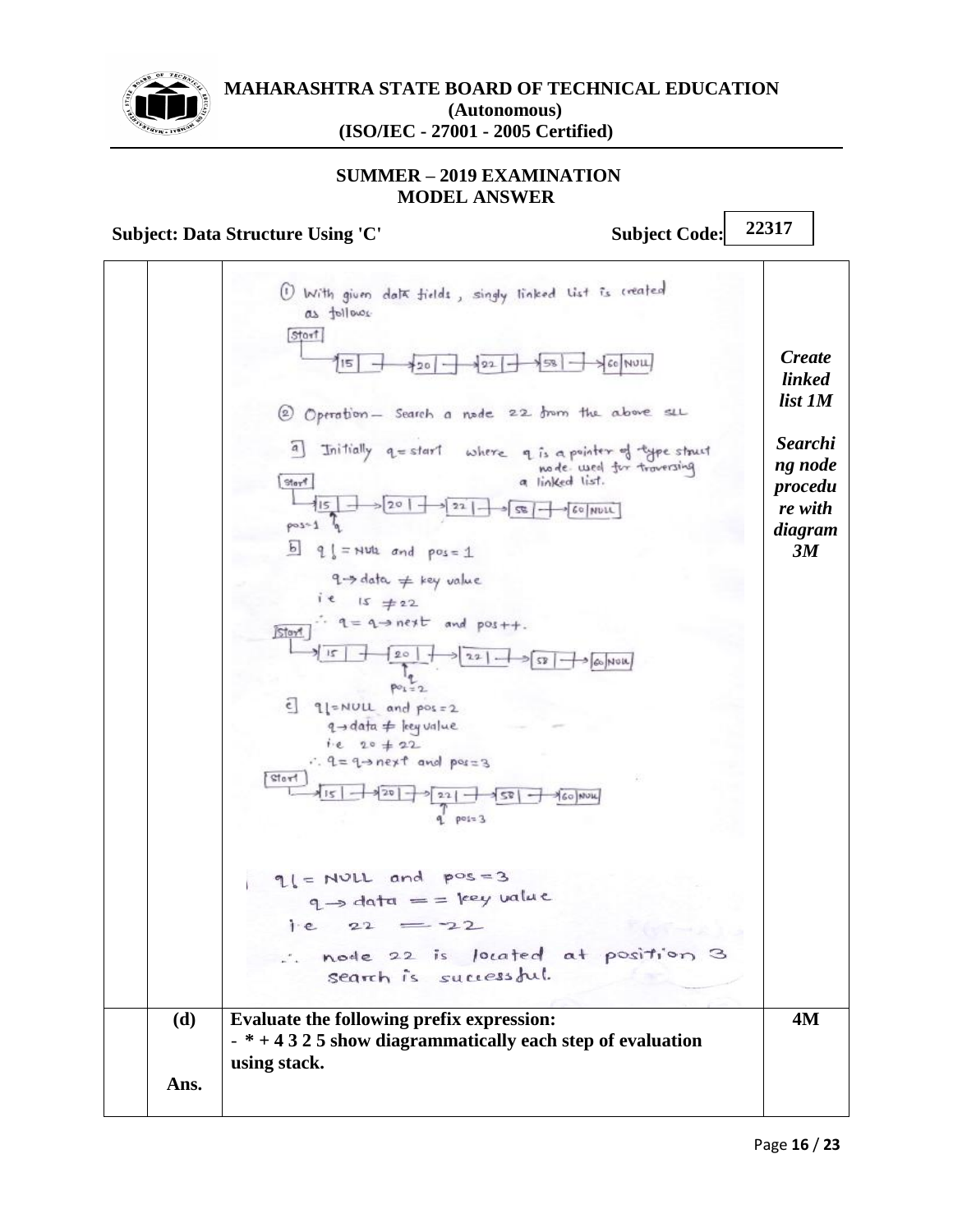

# **SUMMER – 2019 EXAMINATION MODEL ANSWER**

# **Subject: Data Structure Using 'C'** Subject Code:

**22317**

 $\overline{\phantom{a}}$ 

|    |                                                                    | Scanned                                                                                           | Operand 1             | Operand 2    | Value | <b>Stack</b> |  |    |  |  |  |  |  |  |
|----|--------------------------------------------------------------------|---------------------------------------------------------------------------------------------------|-----------------------|--------------|-------|--------------|--|----|--|--|--|--|--|--|
|    |                                                                    | Symbol<br>Content                                                                                 |                       |              |       |              |  |    |  |  |  |  |  |  |
|    |                                                                    | 5<br>5                                                                                            |                       |              |       |              |  |    |  |  |  |  |  |  |
|    |                                                                    | $\overline{2}$<br>5,2                                                                             |                       |              |       |              |  |    |  |  |  |  |  |  |
|    |                                                                    | step 1M<br>3<br>5,2,3                                                                             |                       |              |       |              |  |    |  |  |  |  |  |  |
|    |                                                                    | $\overline{4}$<br>5,2,3,4                                                                         |                       |              |       |              |  |    |  |  |  |  |  |  |
|    |                                                                    | 3<br>12<br>5,2,12<br>$\overline{4}$<br>$^{+}$                                                     |                       |              |       |              |  |    |  |  |  |  |  |  |
|    |                                                                    | $\ast$<br>$\overline{2}$<br>12<br>5,24<br>24                                                      |                       |              |       |              |  |    |  |  |  |  |  |  |
|    |                                                                    |                                                                                                   | 24                    | 5            | 19    | 19           |  |    |  |  |  |  |  |  |
|    |                                                                    |                                                                                                   |                       |              |       |              |  |    |  |  |  |  |  |  |
|    |                                                                    | Result of above prefix expression evaluation - 19                                                 |                       |              |       |              |  |    |  |  |  |  |  |  |
|    | Write an algorithm to delete a node from the beginning of a<br>(e) |                                                                                                   |                       |              |       |              |  |    |  |  |  |  |  |  |
|    |                                                                    |                                                                                                   | circular linked list. |              |       |              |  |    |  |  |  |  |  |  |
|    | Ans.                                                               |                                                                                                   |                       |              |       |              |  |    |  |  |  |  |  |  |
|    |                                                                    | Algorithm to delete a node from the beginning of a circular                                       |                       |              |       |              |  |    |  |  |  |  |  |  |
|    |                                                                    | linked list                                                                                       |                       |              |       |              |  |    |  |  |  |  |  |  |
|    |                                                                    | Consider the function delatbeg()                                                                  |                       |              |       |              |  |    |  |  |  |  |  |  |
|    |                                                                    | 1. Start                                                                                          |                       |              |       |              |  |    |  |  |  |  |  |  |
|    |                                                                    | 2. Declare struct node *tmp, *q;                                                                  |                       |              |       |              |  |    |  |  |  |  |  |  |
|    |                                                                    | 3. Set $q=$ last->link;                                                                           |                       |              |       |              |  |    |  |  |  |  |  |  |
|    |                                                                    | 4. While $(q! = last)$                                                                            |                       |              |       |              |  |    |  |  |  |  |  |  |
|    |                                                                    | Do                                                                                                |                       |              |       |              |  |    |  |  |  |  |  |  |
|    |                                                                    | $tmp = q$ ; // Identifies beginning node of Circular Linked List                                  |                       |              |       |              |  |    |  |  |  |  |  |  |
|    |                                                                    | $last$ ->link=q->link; // Set the address field before deleting<br>identified node                |                       |              |       |              |  |    |  |  |  |  |  |  |
|    |                                                                    |                                                                                                   |                       |              |       |              |  |    |  |  |  |  |  |  |
|    |                                                                    | free(tmp);<br>// Delete the beginning node<br>End of While                                        |                       |              |       |              |  |    |  |  |  |  |  |  |
|    |                                                                    | 5. last=NULL; // Set last= NULL if only one node is present in the                                |                       |              |       |              |  |    |  |  |  |  |  |  |
|    |                                                                    | Circular Linked List                                                                              |                       |              |       |              |  |    |  |  |  |  |  |  |
|    |                                                                    | 6. End of function                                                                                |                       |              |       |              |  |    |  |  |  |  |  |  |
| 5. |                                                                    |                                                                                                   |                       |              |       |              |  | 12 |  |  |  |  |  |  |
|    | (a)                                                                | Attempt any TWO of the following:<br>Show the effect of PUSH and POP operation on to the stack of |                       |              |       |              |  |    |  |  |  |  |  |  |
|    |                                                                    | size 10. The stack contains 40, 30, 52, 86, 39, 45, 50 with 50 being                              |                       |              |       |              |  |    |  |  |  |  |  |  |
|    |                                                                    | at top of the stack. Show diagrammatically the effect of:                                         |                       |              |       |              |  |    |  |  |  |  |  |  |
|    |                                                                    | <b>PUSH 59</b><br>(i)                                                                             |                       | (ii) PUSH 85 |       |              |  |    |  |  |  |  |  |  |
|    |                                                                    | (iii) POP                                                                                         |                       | (iv) POP     |       |              |  |    |  |  |  |  |  |  |
|    |                                                                    | $(v)$ PUSH 59                                                                                     |                       | (vi) POP     |       |              |  |    |  |  |  |  |  |  |
|    |                                                                    | Sketch the final structure of stack after performing the above                                    |                       |              |       |              |  |    |  |  |  |  |  |  |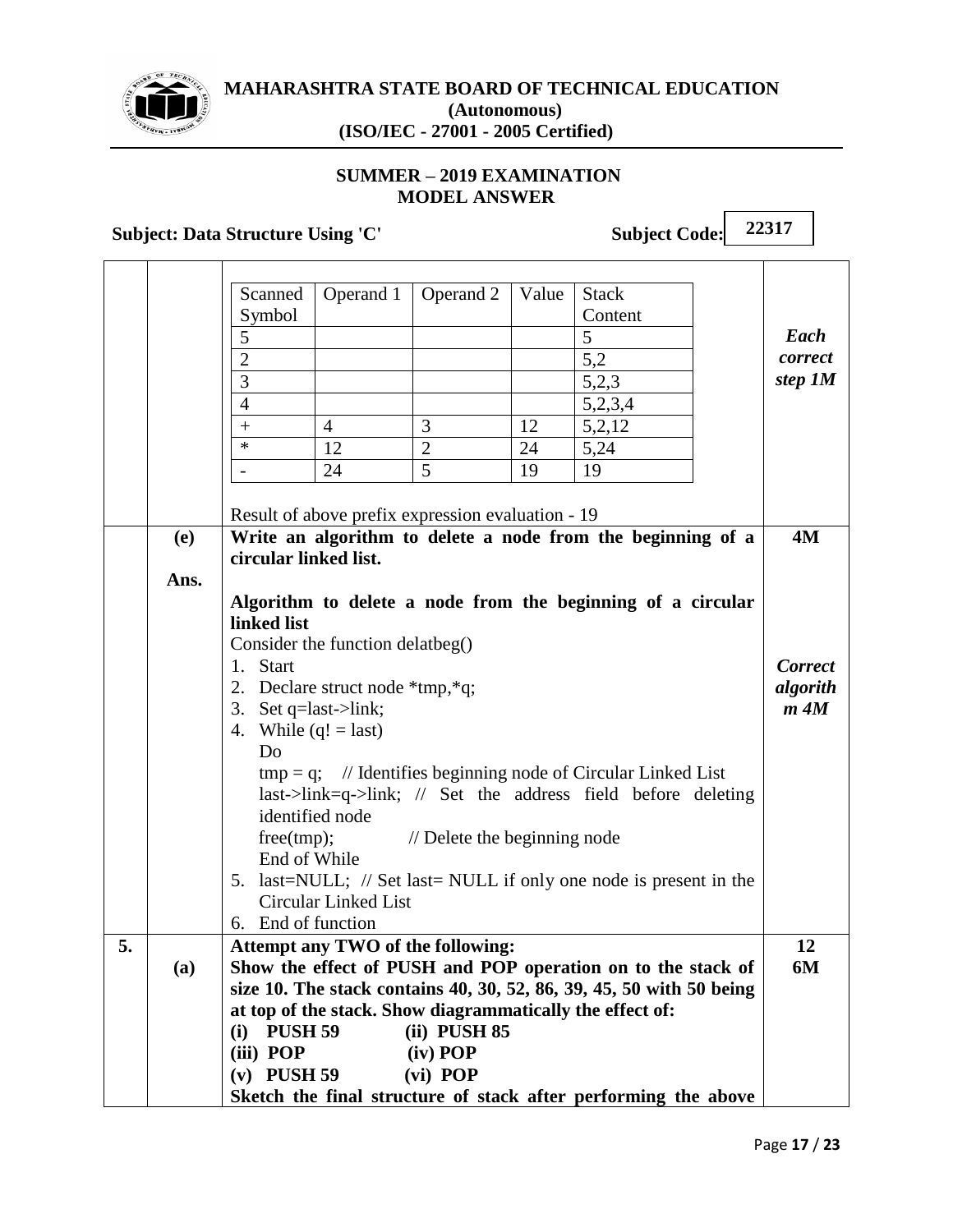

# **SUMMER – 2019 EXAMINATION MODEL ANSWER**

# **Subject: Data Structure Using 'C'** Subject Code:

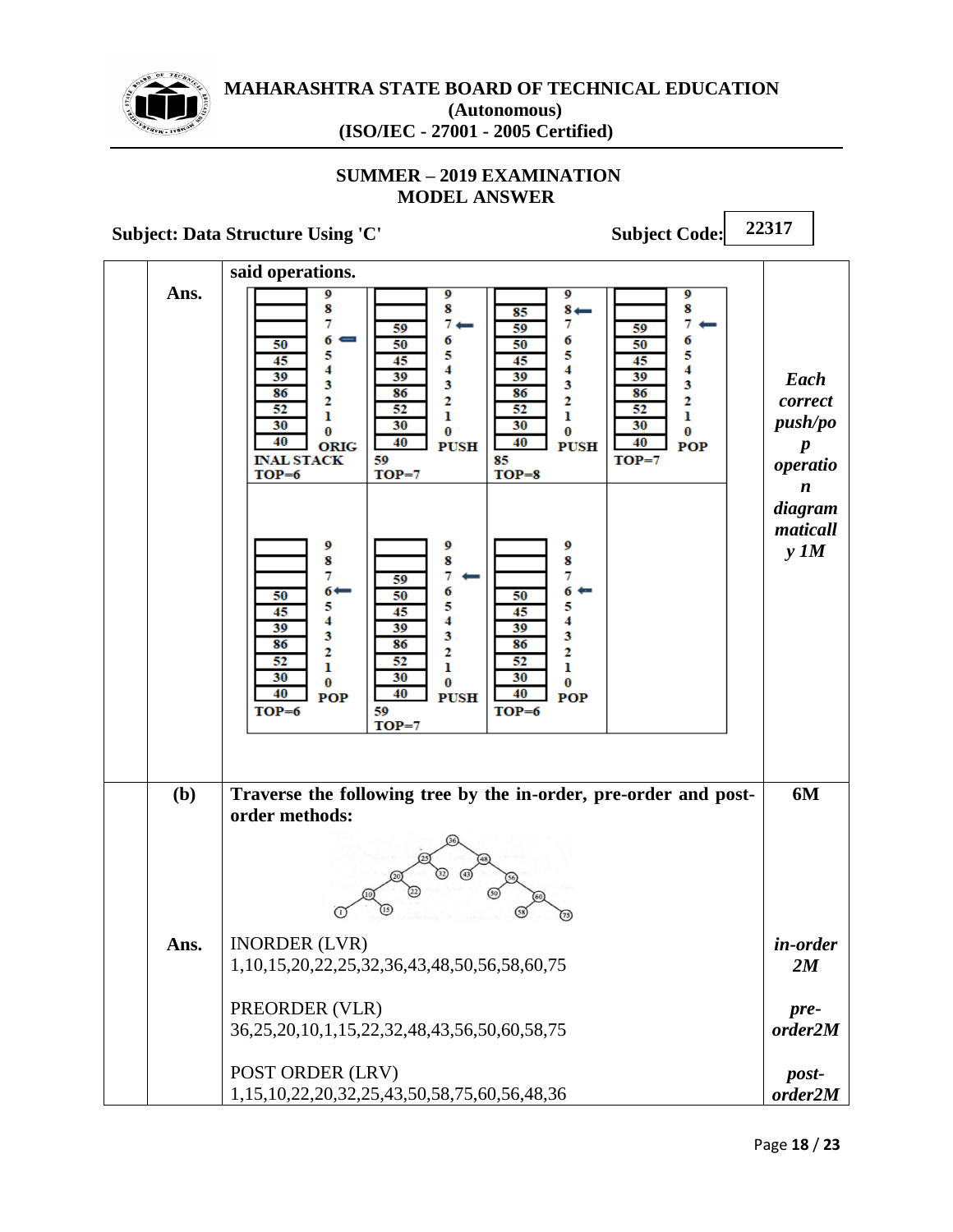

 $\overline{ }$ 

 $\overline{\phantom{a}}$ 

## **SUMMER – 2019 EXAMINATION MODEL ANSWER**

|    |             | <b>Subject Code:</b><br><b>Subject: Data Structure Using 'C'</b>                                                                                                                                                                                                                                                                                                                                                                                                                                                                                                                                                                                                                                                                                                                                                                           | 22317                                    |  |
|----|-------------|--------------------------------------------------------------------------------------------------------------------------------------------------------------------------------------------------------------------------------------------------------------------------------------------------------------------------------------------------------------------------------------------------------------------------------------------------------------------------------------------------------------------------------------------------------------------------------------------------------------------------------------------------------------------------------------------------------------------------------------------------------------------------------------------------------------------------------------------|------------------------------------------|--|
|    | (c)<br>Ans. | Write an algorithm to count number of nodes in singly linked list.<br>Let<br>start is pointer variable which always stores address of first node in<br>single linked list. If single linked list is empty then start will point to<br>NULL.<br>q is pointer variable used to store address of nodes in single linked<br>list.<br>Step 1: Start<br>Step 2: [Assign starting address of single linked list to pointer q]<br>$q = start$<br>Step 3: [Initially set count of nodes in Linked list as zero]<br>$count=0$<br>Step 4: [ Check if Linked list empty or not]<br>if start==NULL<br>Display "Empty Linked List"<br>go to step 6.<br>Step 5: [ Count number of nodes in single linked list ]<br>while q!=NULL<br>count++ and<br>$q = q$ ->next;<br>Step 6: Display count (total number of nodes in single linked list)<br>Step 7: stop | 6M<br><b>Correct</b><br>algorith<br>m 6M |  |
| 6. | (a)<br>Ans. | Attempt any TWO of the following:<br>Sort the following numbers in ascending order using Bubble sort.<br>Given numbers: 29, 35, 3, 8, 11, 15, 56, 12, 1, 4, 85, 5 & write the<br>output after each interaction.<br>Pass 1<br>Enter no of elements :12<br>Enter array elements : 29 35 3 8 11 15 56 12 1 4 85 5<br>Unsorted Data: 29 35 3 8 11 15 56 12 1 4 85 5                                                                                                                                                                                                                                                                                                                                                                                                                                                                            | 12<br>6M                                 |  |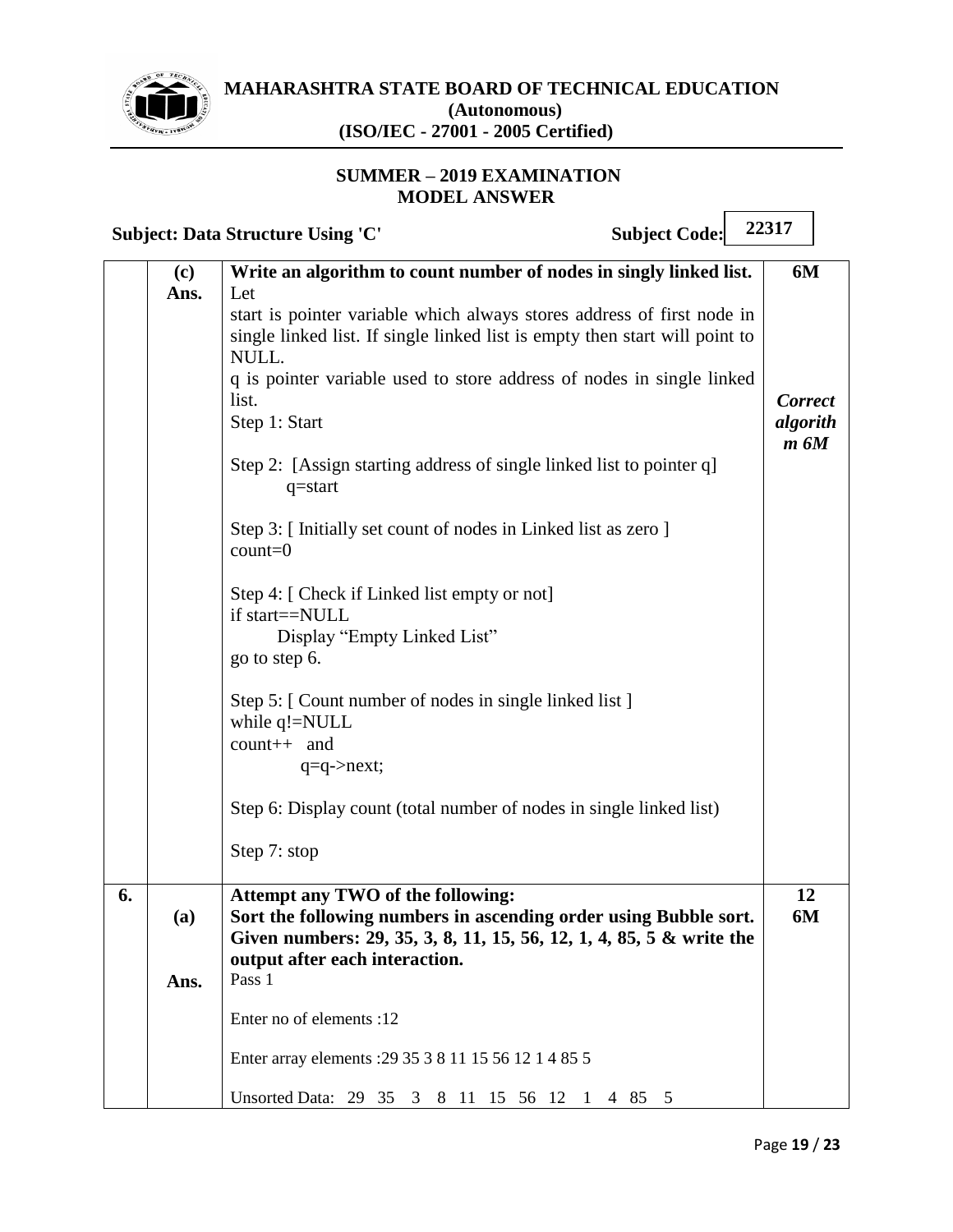

## **SUMMER – 2019 EXAMINATION MODEL ANSWER**

# **Subject: Data Structure Using 'C'** Subject Code:

|  | After pass 1 :<br>After pass 1 :<br>After pass 1 :<br>After pass 1 :<br>After pass 1 :<br>After pass 1 :<br>After pass 1 :<br>After pass 1 :<br>After pass 1 :<br>After pass 1 :<br>After pass 1 :<br>Pass 2 | 29<br>29<br>29<br>29<br>29<br>29<br>29<br>29<br>29 3<br>29 3<br>29 3                  | 35<br>$\mathfrak{Z}$<br>$\mathfrak 3$<br>3<br>3<br>3<br>$\overline{3}$<br>$\overline{3}$ | $\overline{\mathbf{3}}$<br>35<br>8<br>8<br>8<br>8<br>8<br>$8\,$<br>8<br>8<br>8 | 8<br>- 8<br>35<br>11<br>11<br>11<br><sup>11</sup><br>-11<br><sup>11</sup><br>11<br>11 | 11<br>11<br>11<br>35<br>15<br>15<br>15<br>15<br>15<br>15<br>15 | 15<br>15<br>15<br>15<br>35<br>35<br>35<br>35<br>35<br>35<br>35       | 56<br>56<br>56<br>56<br>56<br>$\frac{56}{5}$<br>12<br>12<br>-12<br>12<br>12                                                      | -12<br>12<br>12<br>12<br>12<br>12<br>56<br>$\mathbf{1}$<br>$\mathbf{1}$<br>$\mathbf{1}$<br>1                                                             | 1<br>$\mathbf{1}$<br>$\mathbf{1}$<br>$\mathbf{1}$<br>$\mathbf{1}$<br>1<br>$\mathbf{1}$<br>56<br>$\overline{4}$<br>$\overline{4}$<br>$\overline{4}$ | 4<br>$\overline{4}$<br>$\overline{4}$<br>$\overline{\mathcal{A}}$<br>$\overline{\mathcal{A}}$<br>4<br>4<br>$\overline{4}$<br>56<br>56<br>56 | 85<br>85<br>85<br>85<br>85<br>85<br>85<br>85<br>85<br>85<br>$5\overline{)}$ | 5<br>5<br>5<br>5<br>5<br>5<br>5<br>5<br>5<br>5<br>85     | <b>Correct</b><br>passes<br>6M<br>(For 4)<br>passes<br>3M shall<br>be<br>awarded |
|--|--------------------------------------------------------------------------------------------------------------------------------------------------------------------------------------------------------------|---------------------------------------------------------------------------------------|------------------------------------------------------------------------------------------|--------------------------------------------------------------------------------|---------------------------------------------------------------------------------------|----------------------------------------------------------------|----------------------------------------------------------------------|----------------------------------------------------------------------------------------------------------------------------------|----------------------------------------------------------------------------------------------------------------------------------------------------------|----------------------------------------------------------------------------------------------------------------------------------------------------|---------------------------------------------------------------------------------------------------------------------------------------------|-----------------------------------------------------------------------------|----------------------------------------------------------|----------------------------------------------------------------------------------|
|  | After pass 2 :<br>After pass 2 :<br>After pass 2 :<br>After pass 2 :<br>After pass 2 :<br>After pass 2 :<br>After pass 2 :<br>After pass 2 :<br>After pass 2 :<br>After pass 2 :<br>Pass 3                   | 3<br>3<br>3<br>3<br>3<br>3<br>3<br>3 <sup>7</sup><br>3 <sup>7</sup><br>3 <sup>7</sup> | 29<br>8<br>8<br>8<br>8<br>8<br>8<br>8<br>8<br>8                                          | 8<br>2911<br>11<br>11<br>11<br>11<br>11<br>11<br>11<br>11                      | 11<br>29<br>15<br>15<br>15<br>15<br>15<br>15 29<br>15                                 | 15<br>15<br>15<br>29<br>29<br>29<br>29<br>29<br>29             | 35<br>35<br>35<br>35<br>35<br>12<br>12<br>12<br>12<br>12             | 12<br>12<br>12<br>12<br>12<br>35<br>$\mathbf{1}$<br>$\mathbf{1}$<br>1<br>1                                                       | $\mathbf{1}$<br>$\mathbf{1}$<br>$\mathbf{1}$<br>$\mathbf{1}$<br>$\mathbf{1}$<br>$\mathbf{1}$<br>35<br>$\overline{4}$<br>$\overline{4}$<br>$\overline{4}$ | 4<br>$\overline{4}$<br>$\overline{4}$<br>$\overline{4}$<br>$\overline{4}$<br>$\overline{4}$<br>$\overline{4}$<br>35<br>35<br>35                    | 56<br>56<br>56<br>56<br>56<br>56<br>56<br>56<br>$\overline{56}$<br>5 <sup>5</sup>                                                           | 5<br>5<br>5<br>5<br>$5\overline{)}$<br>5<br>5<br>5<br>5<br>56               | 85<br>85<br>85<br>85<br>85<br>85<br>85<br>85<br>85<br>85 |                                                                                  |
|  | After pass 3 :<br>After pass 3 :<br>After pass 3 :<br>After pass 3 :<br>After pass 3 :<br>After pass 3 :<br>After pass 3 :<br>After pass 3 :<br>After pass 3: 3 8 11 15 12 1 4 29<br>Pass 4                  | 3<br>3<br>3<br>3<br>3<br>3<br>3<br>3                                                  | 8<br>8<br>8<br>8<br>8<br>8<br>8<br>8                                                     | 11<br>11<br>11<br>11<br>11<br>11<br>11                                         | 11 15 29 12<br>15<br>15<br>15<br>15<br>15<br>15<br>15                                 | 29<br>29<br>29<br>12<br>12<br>12<br>12                         | 12<br>12<br>12<br>29<br>$\mathbf{1}$<br>$\mathbf{1}$<br>$\mathbf{1}$ | $\mathbf{1}$<br>$\mathbf{1}$<br>$\mathbf{1}$<br>$\mathbf{1}$<br>$\mathbf{1}$<br>29<br>$\overline{\mathcal{A}}$<br>$\overline{4}$ | 4<br>$\overline{4}$<br>$\overline{4}$<br>$\overline{4}$<br>$\overline{4}$<br>$\overline{4}$<br>29<br>29                                                  | 35<br>35<br>35<br>35<br>35<br>35<br>35<br>35<br>5 <sup>5</sup>                                                                                     | 5<br>5<br>5<br>5<br>5<br>5<br>5<br>5<br>35                                                                                                  | 56<br>56<br>56<br>56<br>56<br>56<br>56<br>56<br>56                          | 85<br>85<br>85<br>85<br>85<br>85<br>85<br>85<br>85       |                                                                                  |
|  | After pass 4 :<br>After pass 4 :<br>After pass 4 :<br>After pass 4: 3 8 11 12 15 1                                                                                                                           |                                                                                       | 3 8 11                                                                                   |                                                                                | 3 8 11 15 12 1 4<br>15<br>3 8 11 15 12                                                | 12                                                             | $1\,$<br>$\mathbf{1}$                                                | $\overline{4}$<br>$\overline{4}$                                                                                                 | 29<br>29                                                                                                                                                 |                                                                                                                                                    |                                                                                                                                             | 29 5 35 56 85<br>5 35 56 85<br>5 35 56 85<br>4 29 5 35 56 85                |                                                          |                                                                                  |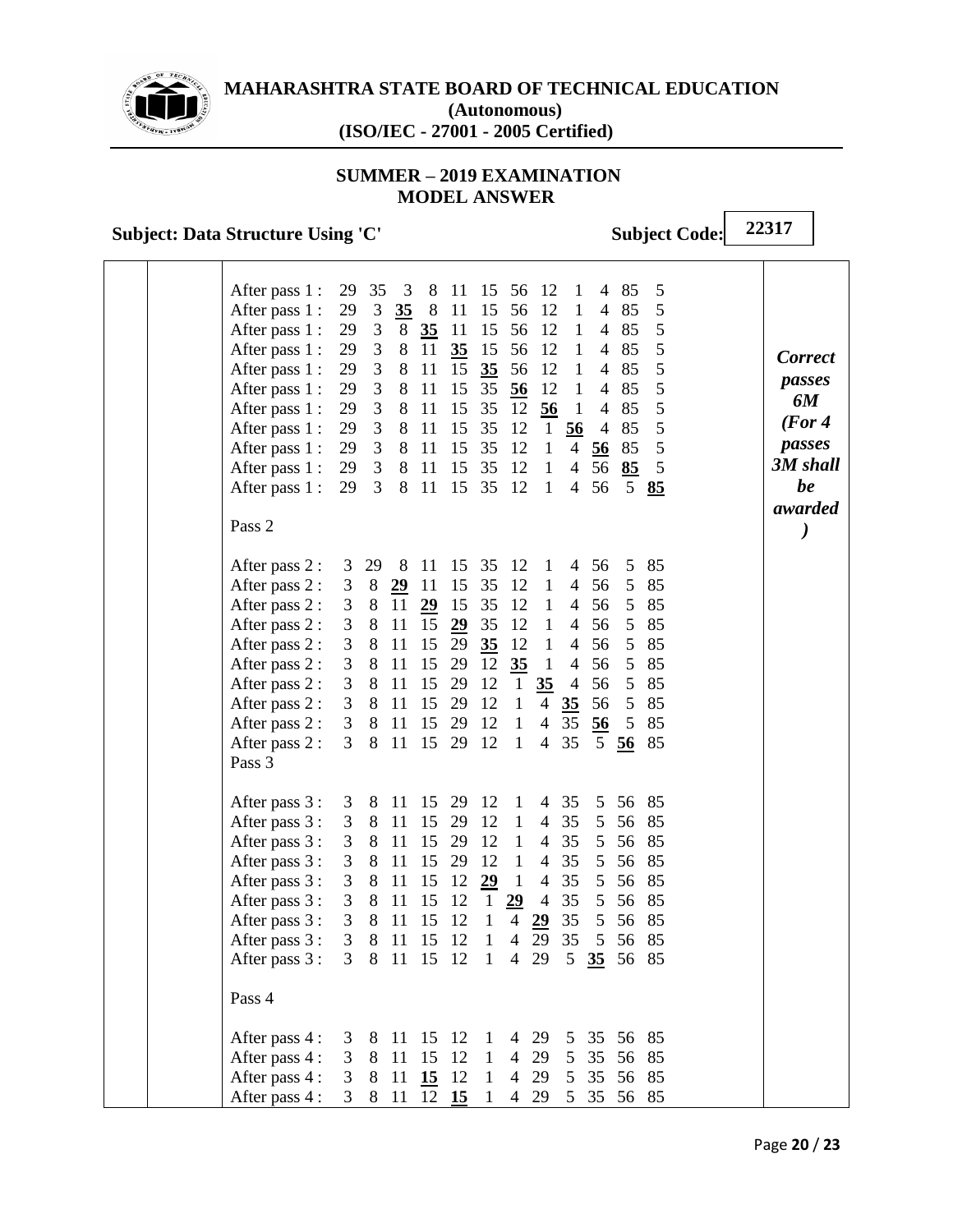

## **SUMMER – 2019 EXAMINATION MODEL ANSWER**

## Subject: Data Structure Using 'C' Subject Code:

**22317**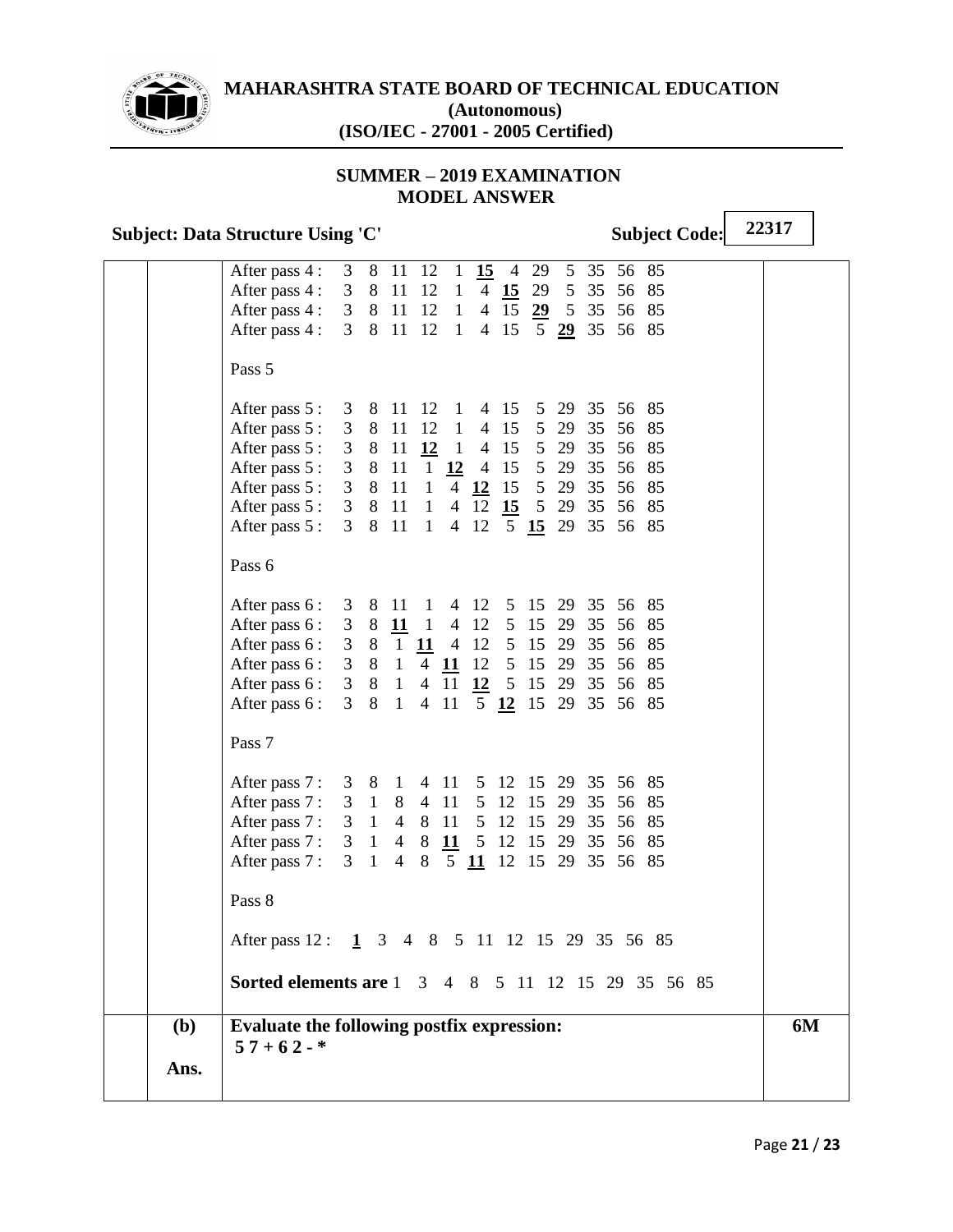

## **SUMMER – 2019 EXAMINATION MODEL ANSWER**

Symbols to be scanned

**Subject: Data Structure Using 'C'** Subject Code: **22317** STACK Expression Evaluation and Result 4 3 2 1 0 5 | | | | | 5 | ----7 | | | | | 7 | 5 | ----+ 12 7+5=12 6 | | | | | 6 | 12 | ----2 | | | 2 | 6 | 12 | 6-2=4 - | | | | 4 | 12 | ----\* 48 12\*4 *Correct evaluati ve 6M*

**(c) Ans. Create a singly linked list using data fields 90, 25, 46, 39, 56. Search a node 40 from the SLL and show procedure step-by-step with the help of diagram from start to end.** To Search a data field in singly linked list, need to start searching the data field from first node of singly linked list. **6M**